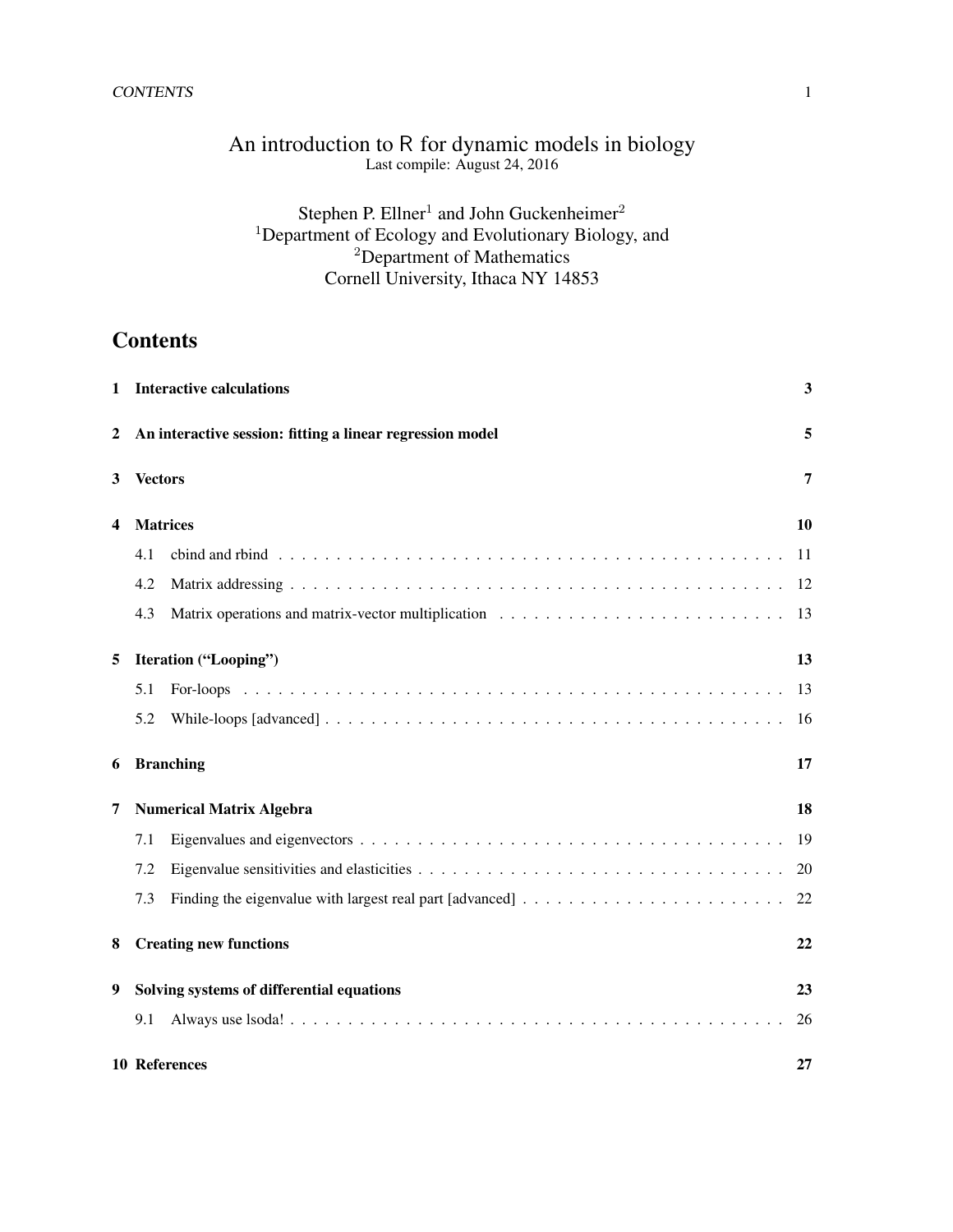# Preface

Disclaimer: The following notes are a subset of the original laboratory manual authored by S.P Ellner and J. Guckenheimer.

These notes for computer labs accompany our textbook *Dynamic Models in Biology* (Princeton University Press 2006), but they can also be used as a standalone introduction to R as a scripting language for simulating dynamic models of biological systems. They are based in part on course materials by former TAs Colleen Webb, Jonathan Rowell and Daniel Fink (then at Cornell University), Lou Gross (University of Tennessee) and Paul Fackler (NC State University), and on the book *Getting Started with Matlab* by Rudra Pratap (Oxford University Press). We also have drawn on the documentation supplied with R (R Development Core Team 2005).

The current home for these notes is https://people.cam.cornell.edu/~dmb/DMBsupplements.html, a web page for the textbook that we maintain ourselves. If that fails, an up-to-date link should be in the book's listing at the publisher (www.pupress.princeton.edu). Parallel notes and script files for MATLAB are also available at those sites.

Sections 1-7 are an autotutorial introduction to basic R programming (we generally cover them in two or three 2-hour lab sessions, depending on how much previous experience students have had). Those sections contain many sample calculations. It is important to do them yourselves – *type them in at your keyboard and see what happens on your screen* – to get the feel of working in R. All exercises in the middle of a section should be done *immediately* when you get to them, and make sure that you have them right before moving on. Exercises at the ends of sections may be more appropriate as homework exercises.

## What is R ?

R is an object-oriented scripting language that combines

- the programming language S developed by John Chambers (Chambers and Hastie 1988, Chambers 1998, Venables and Ripley 2000).
- a user interface with a few basic menus and extensive help facilities.
- an enormous set of functions for classical and modern statistical data analysis and modeling.
- graphics functions for visualizing data and model output.

R is an open-source project (R Development Core Team 2005) available free via the Web (see below). Originally a research project in statistical computing (Ihaka and Gentlemen 1996) it is now managed by a team that includes a number of well-regarded statisticians, and is widely used by statistical researchers and a growing number of theoretical biologists. The commercial implementation of the S language (called S-plus) offers a "point and click" interface that R lacks. However for our purposes this is outweighed by the fact that R provides better tools for dynamic models. The standard installation of R includes extensive documentation, including an introductory manual and a comprehensive reference manual. At this writing, R mostly follows version 3 of the S language, but some packages are starting to use version 4 features. *These notes refer only to version 3 of* S. We also limit ourselves to graphics functions in the base graphics package, rather than the more advanced grid and lattice graphics packages.

The main sources for R are CRAN (cran.r-project.org) and its mirrors. You can get the source code, but most users will prefer a precompiled version. To get one from CRAN, click on the link for your OS, continue to the folder corresponding to your OS version, and find the appropriate download file for your computer.

For Windows or OS X, R is installed by launching the downloaded file and following the on-screen instructions. At the end you'll have an R icon on your desktop that can be used to launch the program. Installing versions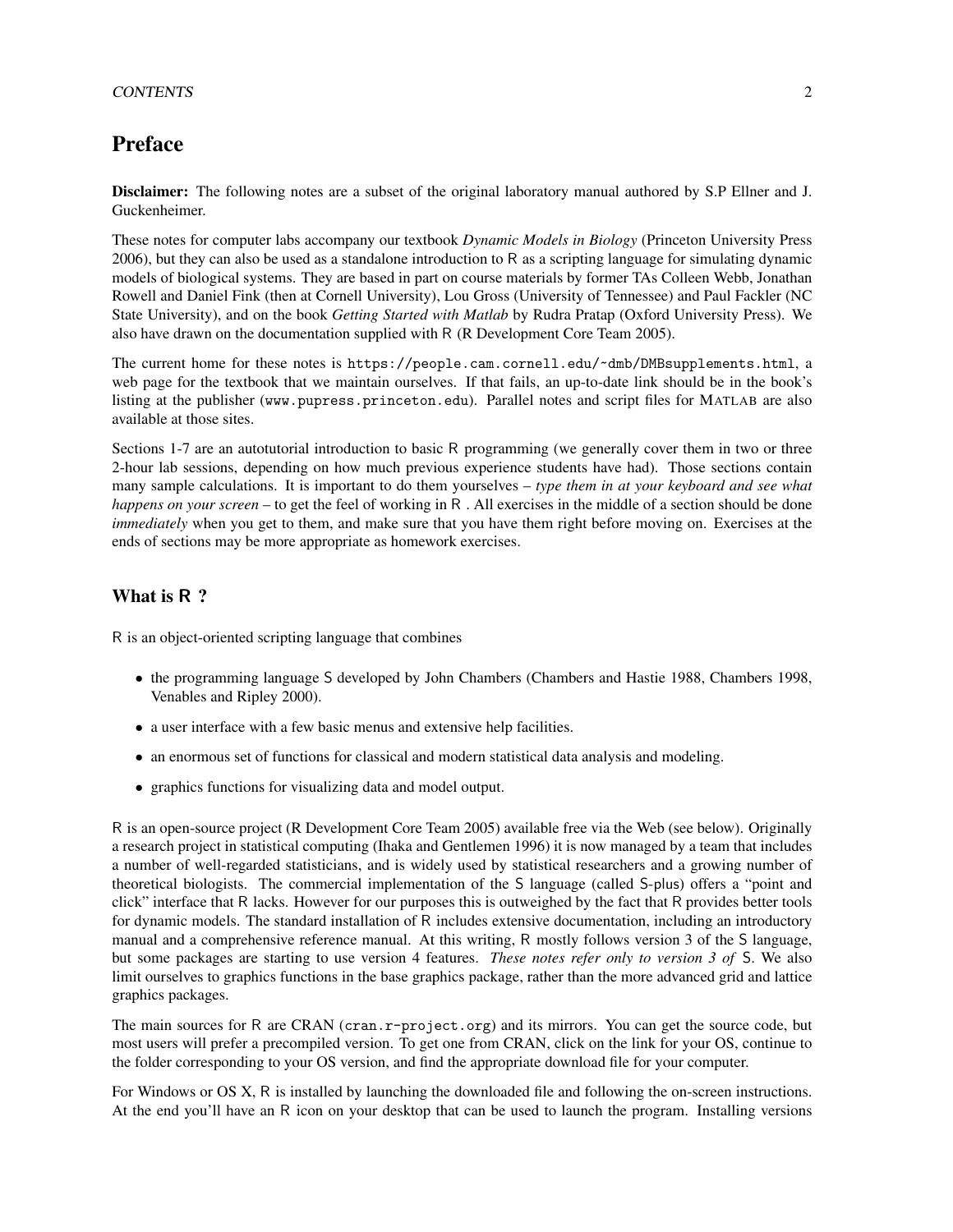### 1 INTERACTIVE CALCULATIONS 3

| aov, anova               | Analysis of variance or deviance                                            |
|--------------------------|-----------------------------------------------------------------------------|
| lm, glm                  | Linear and generalized linear models                                        |
| gam, gamm                | Generalized additive models and mixed models (in <b>mgcv</b> package)       |
| nls                      | Fit nonlinear models by least-squares (in nls package)                      |
| lme, nlme                | Linear and nonlinear mixed-effects models (in nlme package)                 |
| nonparametric regression | Various functions in numerous libraries including stats (smoothing          |
|                          | splines, loess, kernel), mgcv, fields, KernSmooth, logspline, sm            |
| Commmander               | Point-and-click GUI for basic statistics and model fitting, can import data |
|                          | from SPSS, Minitab or STATA data files (in package Rcmdr)                   |
| <b>boot</b>              | Package: functions for bootstrap estimates of precision and significance    |
| multiv                   | Package: multivariate analysis                                              |
| survival                 | Package: survival analysis                                                  |
| tree                     | Package: tree-based regression                                              |

Table 1: A small selection of the functions and add-on packages in R for statistical modeling and data analysis. There are many more, but you will have to learn about them somewhere else.

for LINUX or UNIX is more complicated and idiosyncratic (which will not bother the corresponding users), but many recent LINUX distributions include a fairly up-to-date version of R .

For Windows PCs we strongly suggest that you edit the file Rconsole in R 's etc folder and change the line MDI=yes to MDI=no, and also edit Rprofile to un-comment the line options(chmhelp=TRUE) by removing the # at the start of the line. These changes allow R 's command and graphics windows to move independently on the desktop, and selects the most powerful version of the help system.

This document was written at a Windows PC and may sometimes refer to Windows-specific aspects of R . We will be happy to make changes as these lapses are brought to our attention.

## Statistics in R

Some of the important functions and libraries (collections of functions) for data analysis and statistical modeling are summarized in Table 1. The book by Venables and Ripley (2002) gives a good practical overview, and a list of available libraries and their contents is available at CRAN (www.cran.r-project.org, click on Package sources). Maindonald (2004) and Verzani (2002) – both available online – present the basics of statistical data analysis and graphics in R . For the most part, we are not concerned here with this side of R .

# 1 Interactive calculations

Launching R opens the console window. This has a few basic menus at the top, whose names and content are OS-dependent; check them out on your own. The console window is also where you enter commands for R to execute *interactively*, meaning that the command is executed and the result is displayed as soon as you hit the Enter key. For example, at the command prompt >, type in 2+2 and hit Enter; you will see

 $> 2+2$ [1] 4

To do anything complicated, the results from calculations have to be stored in variables. For example, type a=2+2; a at the prompt and you see

> a=2+2; a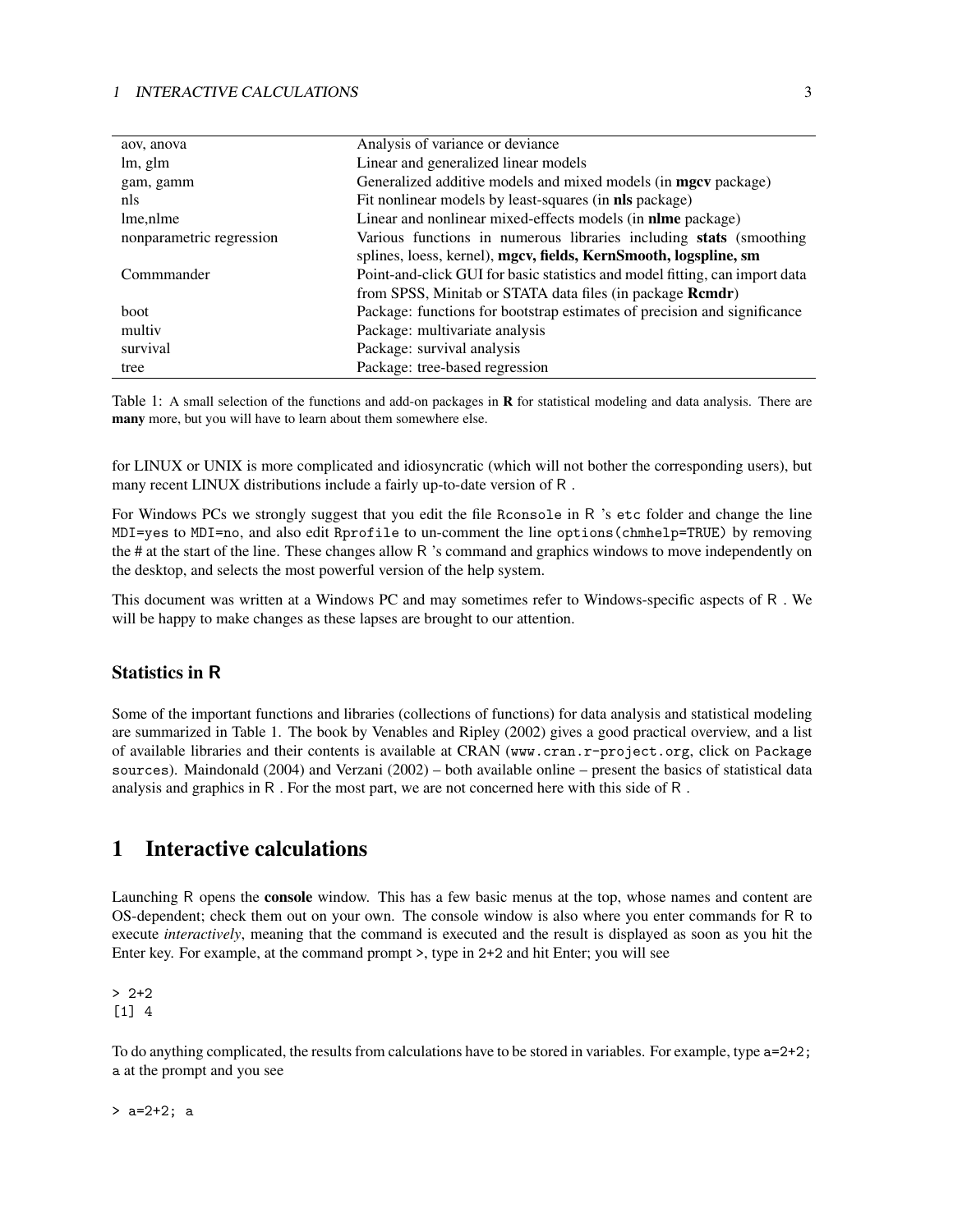### 1 INTERACTIVE CALCULATIONS 4

### [1] 4

The variable a has been created, and assigned the value 4. The semicolon allows two or more commands to be typed on a single line; the second of these (a by itself) tells R to print out the value of a. By default, a variable created this way is a vector (an ordered list of numbers); in this case a is a vector length 1, which acts just like a number.

Variable names in R must begin with a letter, and followed by alphanumeric characters. Long names can be broken up using a period, as in very.long.variable.number.3, but (Windows users beware!) do not use the underscore character ( $\Box$ ) or blank space as a separator in variable names. Recent versions of R have been progressively removing limitations like this, but for compatibility with older versions of R and other implementations of S it is best to not use underscores and blanks. R is case sensitive: Abc and abc are not the same variable.

Exercise 1.1 Here are some variable names that cannot be used in R ; explain why: cell maximum size; 4min; site#7 .

Calculations are done with variables as if they were numbers. R uses  $+, -, *, /$ , and  $\hat{ }$  for addition, subtraction, multiplication, division and exponentiation, respectively. For example enter

> x=5; y=2; z1=x\*y; z2=x/y; z3=x^y; z2; z3

and you should see

[1] 2.5 [1] 25

Even though the variable values for x, y were not displayed, R "remembers" that values have been assigned to them. Type  $> x$ ; y to display the values.

If you mis-enter a command, it can be edited instead of starting again from scratch. The ↑ key recalls previous commands to the prompt. For example, you can bring back the next-to-last command and edit it to

> x=5 y=2 z1=x\*y z2=x/y z3=x^y z2 z3

so that commands are not separated by a semicolon. Then press Enter, and you will get an error message.

You can do several operations in one calculation, such as

 $> A=3$ ; C=(A+2\*sqrt(A))/(A+5\*sqrt(A)); C [1] 0.5543706

The parentheses are specifying the order of operations. The command > C=A+2\*sqrt(A)/A+5\*sqrt(A) gets a different result – the same as  $> C=A + 2*(sqrt(A)/A) + 5*sqrt(A).$ 

The default order of operations is: (1) Exponentiation, (2) multiplication and division, (3) addition and subtraction.

 $> b = 12-4/2^3$  gives  $12 - 4/8 = 12 - 0.5 = 11.5$ <br> $> b = (12-4)/2^3$  gives  $8/8 = 1$  $> b = (12-4)/2^3$  gives  $> b = -1^2$  gives  $-(1^2) = -1$  $> b = (-1)^2$  gives 1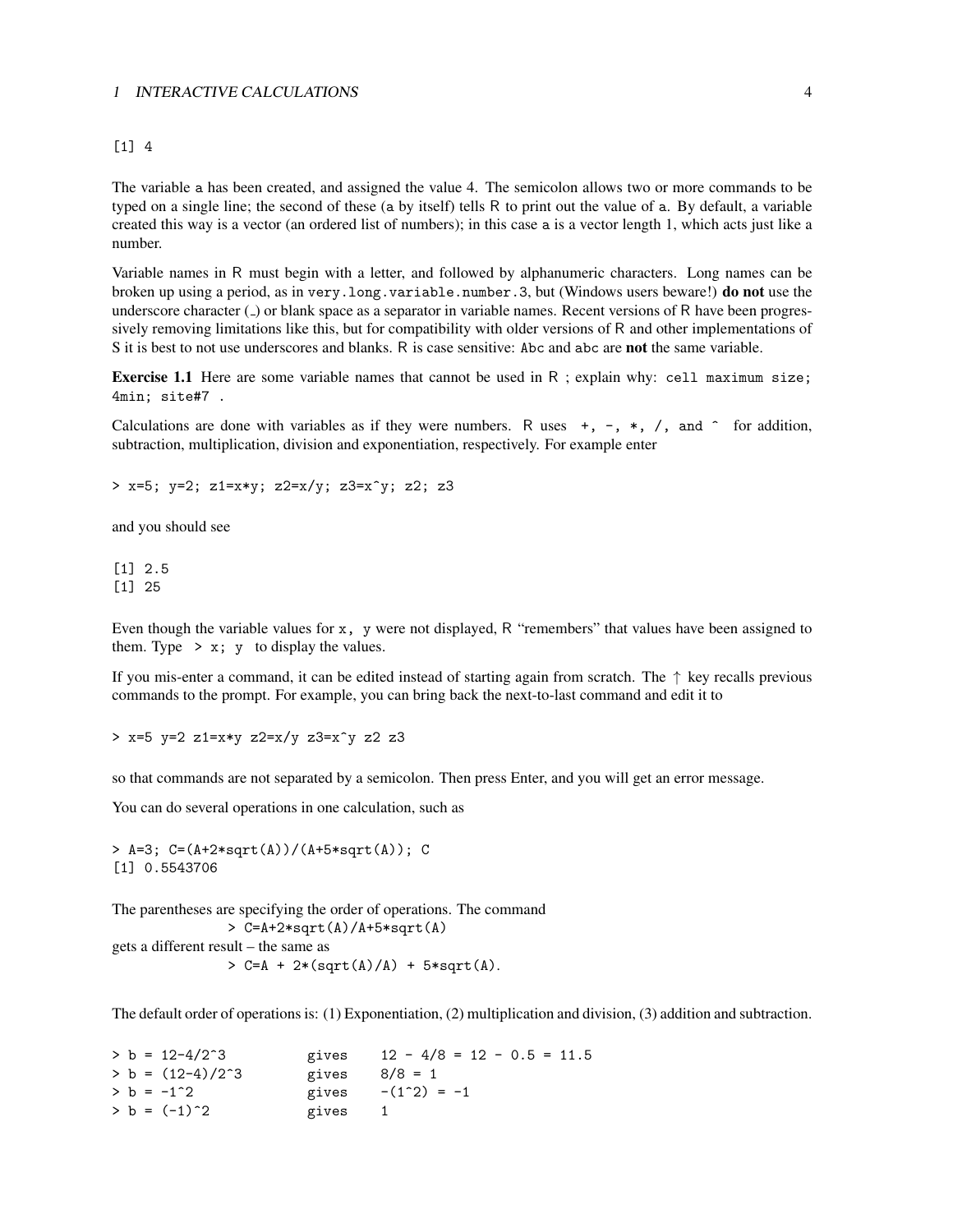| abs(x)                         | absolute value                              |
|--------------------------------|---------------------------------------------|
| $cos(x)$ , $sin(x)$ , $tan(x)$ | cosine, sine, tangent of angle x in radians |
| exp(x)                         | exponential function                        |
| log(x)                         | natural (base-e) logarithm                  |
| log10(x)                       | common (base-10) logarithm                  |
| sqrt(x)                        | square root                                 |

Table 2: Some of the built-in mathematical functions in **R**. You can get a more complete list from the Help system: ?Arithmetic for simple, ?log for logarithmic, ?sin for trigonometric, and ?Special for special functions.

In complicated expressions it's best to use parentheses to specify explicitly what you want, such as  $> b = 12 - (4/(2^3))$  or at least  $> b = 12 - 4/(2^3)$ .

R also has many built-in mathematical functions that operate on variables (see Table 2).

An essential R skill is *using the help system*. If you know that plot is a function that plots things, but you don't know exactly how to make the kind of plot you want to make just now, type ?plot at the R command prompt. If plot doesn't do what you want, try ??plot) to get a list of many other functions that have "plot" as part of their name - maybe one of them will do the trick for you. Once you get used to using it regularly, and get used to the way help pages are structured, the R Help system is in fact enormously helpful. You should also explore the items available on the Help menu, which include the manuals, FAQs, and ways to search Help files (like ??) and function names ('Apropos' on the menu).

Exercise 1.2 : Have R compute the values of

- 1.  $\frac{2^7}{2^7}$  $\frac{2^7}{2^7-1}$  and compare it with  $\left(1-\frac{1}{2^7}\right)^{-1}$
- 2.  $\sin(\pi/9), \cos^2(\pi/7)$  [Note that typing cos $\wedge$ 2(pi/7) won't work!]
- 3.  $\frac{2^7}{2^7}$  $\frac{2^{7}}{2^{7}-1}$  + 4 sin( $\pi$ /9), using cut-and-paste to assemble parts of your past commands

Exercise 1.3 : Do an Apropos on sin via the Help menu, to see what it does. Next do

??sin)

and see what that does (answer: ??sin pulls up all help pages that include 'sin' anywhere in their title or text. Apropos just searches function names for 'sin'.)

Exercise 1.4 Use the Help system to find out what the hist function does – most easily, by typing ?hist at the command prompt. Prove that you have succeeded by doing the following: use the command y=rnorm(5000) to generate a vector of 5000 random numbers with a Normal distribution, and then use hist to plot a histogram of the values in y with about 20 bins. Why did we say "about 20" rather than "exactly 20"?

## 2 An interactive session: fitting a linear regression model

To get a feel for working in R we'll fit a straight line model (linear regression) to some data. Below are data on the maximum per-capita growth rate *rmax* of laboratory populations of the green alga *Chlorella vulgaris* as a function of light intensity ( $\mu$ E per m<sup>2</sup> per second). These experiments were run during the system-design phase of the study reported by Fussmann et al. (2000).

Light: 20, 20, 20, 20, 21, 24, 44, 60, 90, 94, 101 rmax: 1.73, 1.65, 2.02, 1.89, 2.61, 1.36, 2.37, 2.08, 2.69, 2.32, 3.67

To analyze these data in R , first enter them as numerical *vectors*: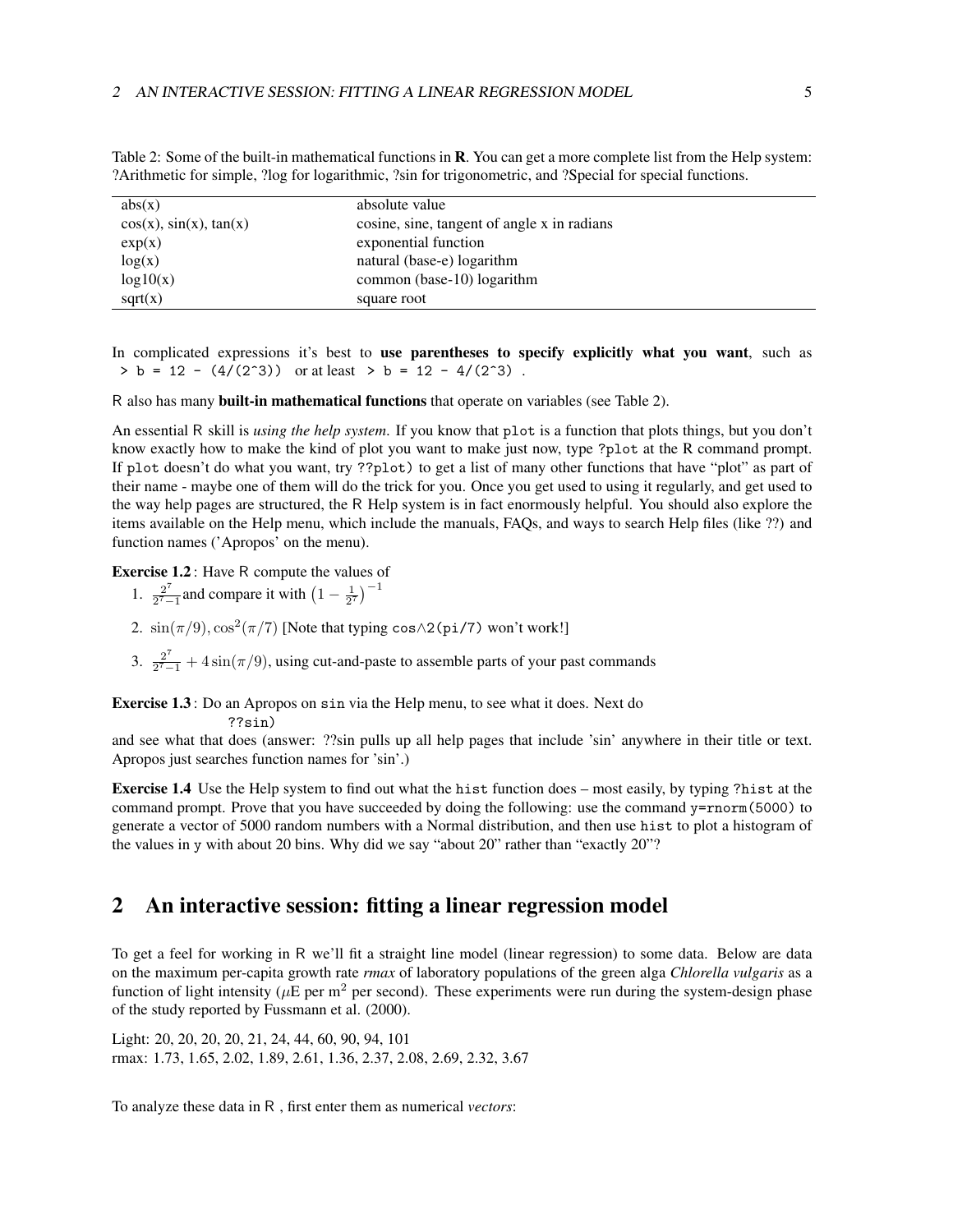#### 2 AN INTERACTIVE SESSION: FITTING A LINEAR REGRESSION MODEL 6

Light=c(20,20,20,20,21,24,44,60,90,94,101); rmax=c(1.73,1.65,2.02,1.89,2.61,1.36,2.37,2.08,2.69,2.32,3.67);

The function c() *combines* the individual numbers into a vector.

To see a histogram of the growth rates enter > hist(rmax) which opens a graphics window and displays the histogram. There are **many** other built-in statistics functions, for example mean $(\text{rmax})$  gets you the mean, sd(rmax) and var(rmax) return the standard deviation and variance, respectively.

To see how the algal rate of increase is affected by light intensity,

```
> plot(Light,rmax)
```
creates a plot. A linear regression seems reasonable. To perform linear regression we create a linear model using the lm() function:

 $>$  fit =  $lm(rmax^rLight)$ 

This produces no output whatsoever, but it has created  $fit$  as an object, i.e. a data structure consisting of multiple parts, holding the results of a regression analysis with rmax being modeled as a function of Light. Unlike most statistics packages, R rarely produces automatic summary output from an analysis. Statistical analyses in R are done by creating a model, and then giving additional commands to extract desired information about the model or display results graphically.

To get a summary of the results, enter the command > summary(fit). Model objects are set up in R (more on this later) so that the function summary "knows" that fit was created by lm, and produces an appropriate summary of results for an object created by lm:

```
Call:
lm(formula = rmax \tilde{L} Light)
Residuals:
   Min 1Q Median 3Q Max
-0.5478 -0.2607 -0.1166 0.1783 0.7431
Coefficients:
          Estimate Std. Error t value Pr(>|t|)
(Intercept) 1.580952 0.244519 6.466 0.000116 ***
Light 0.013618 0.004317 3.154 0.011654 *
---Signif. codes: 0 '***' 0.001 '**' 0.01 '*' 0.05 '.' 0.1 ' ' 1
Residual standard error: 0.4583 on 9 degrees of freedom
Multiple R-Squared: 0.5251, Adjusted R-squared: 0.4723
F-statistic: 9.951 on 1 and 9 DF, p-value: 0.01165
```
Adding the regression line to the plot of the data is similarly accomplished by a function taking fit as its input.

> abline(fit)

You can also "interrogate" fit directly. Type > names (fit) to get a list of the components of fit.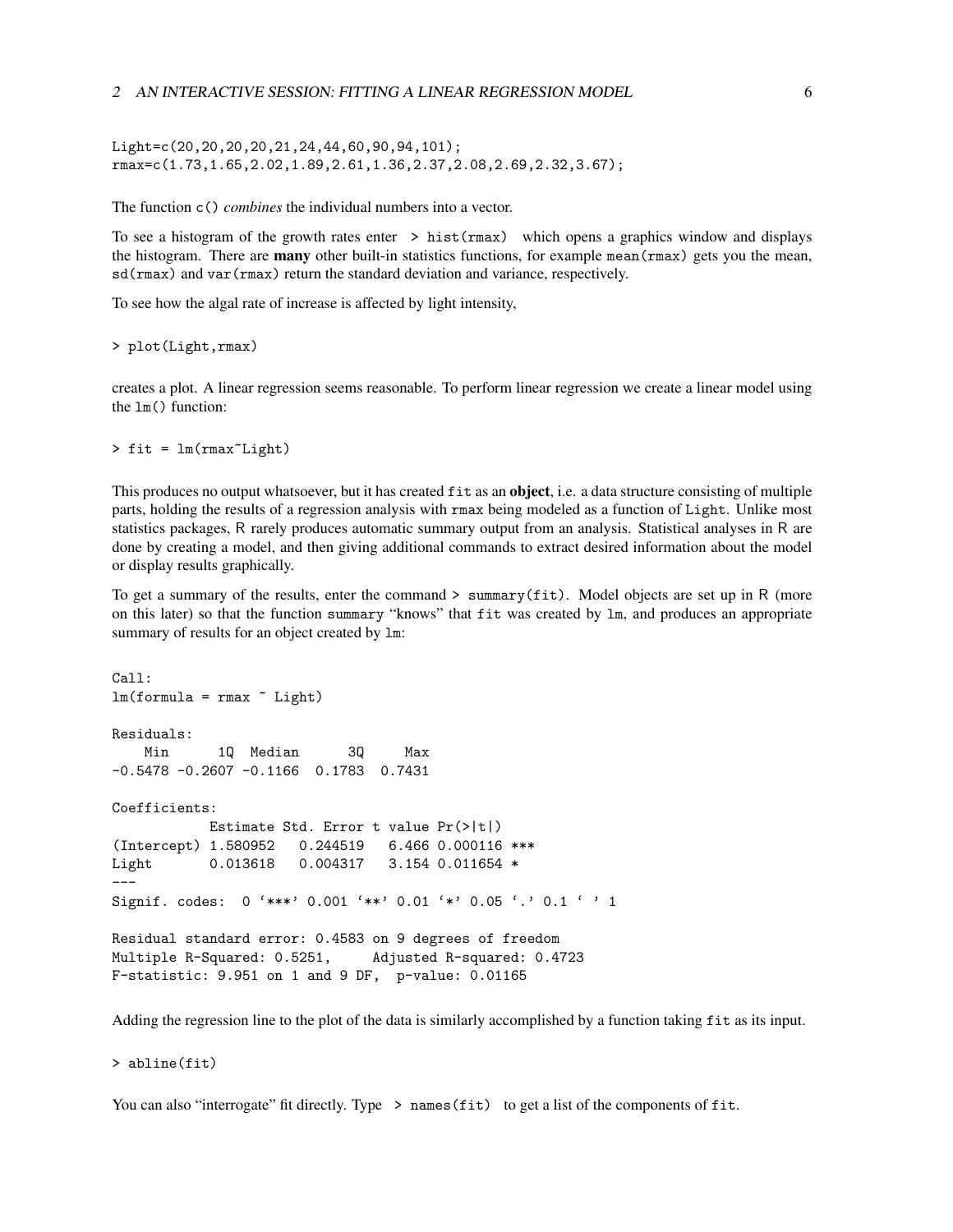

Figure 1: Graphical summary of linear regression analysis. The commands for this plot are in Intro1.R. Data are from the studies described in Fussmann et al. (2000). Science 290: 1358-1360.

| [1] "coefficients" "residuals" |        | "effects" | "rank"        |
|--------------------------------|--------|-----------|---------------|
| [5] "fitted.values" "assign"   |        | "gr"      | "df.residual" |
| [9] "xlevels"                  | "call" | "terms"   | "model"       |

Components of an object are extracted using the "\$" symbol. For example, > fit\$coeffficients yields the regression coefficients

```
(Intercept) Light
1.58095214 0.01361776
```
# 3 Vectors

Vectors and matrices (1- and 2-dimensional rectangular arrays of numbers) are predefined data types in R . Operations with vectors and matrices may seem a bit abstract now, but we need them to do useful things later.

We've already seen two ways to create vectors in R : 1. A command in the console window or a script file listing the values, such as > initialsize=c(1,3,5,7,9,11). 2. Using read.table(), for example: initialsize=read.table("c:\\temp\\initialdata.txt") (Note: if the file you're tying to load doesn't exist, this is not going to work!). Once it has been created, a vector can be used in calculations as if it were a number (more or less)

```
> finalsize=initialsize+1; newsize=sqrt(initialsize); finalsize; newsize;
[1] 2 4 6 8 10 12
[1] 1.000000 1.732051 2.236068 2.645751 3.000000 3.316625
```
Notice that the operations were applied to every entry in the vector. Similarly, commands like initialsize-5, 2\*initialsize, initialsize/10 apply subtraction, multiplication, and division to each element of the vector. The same is true for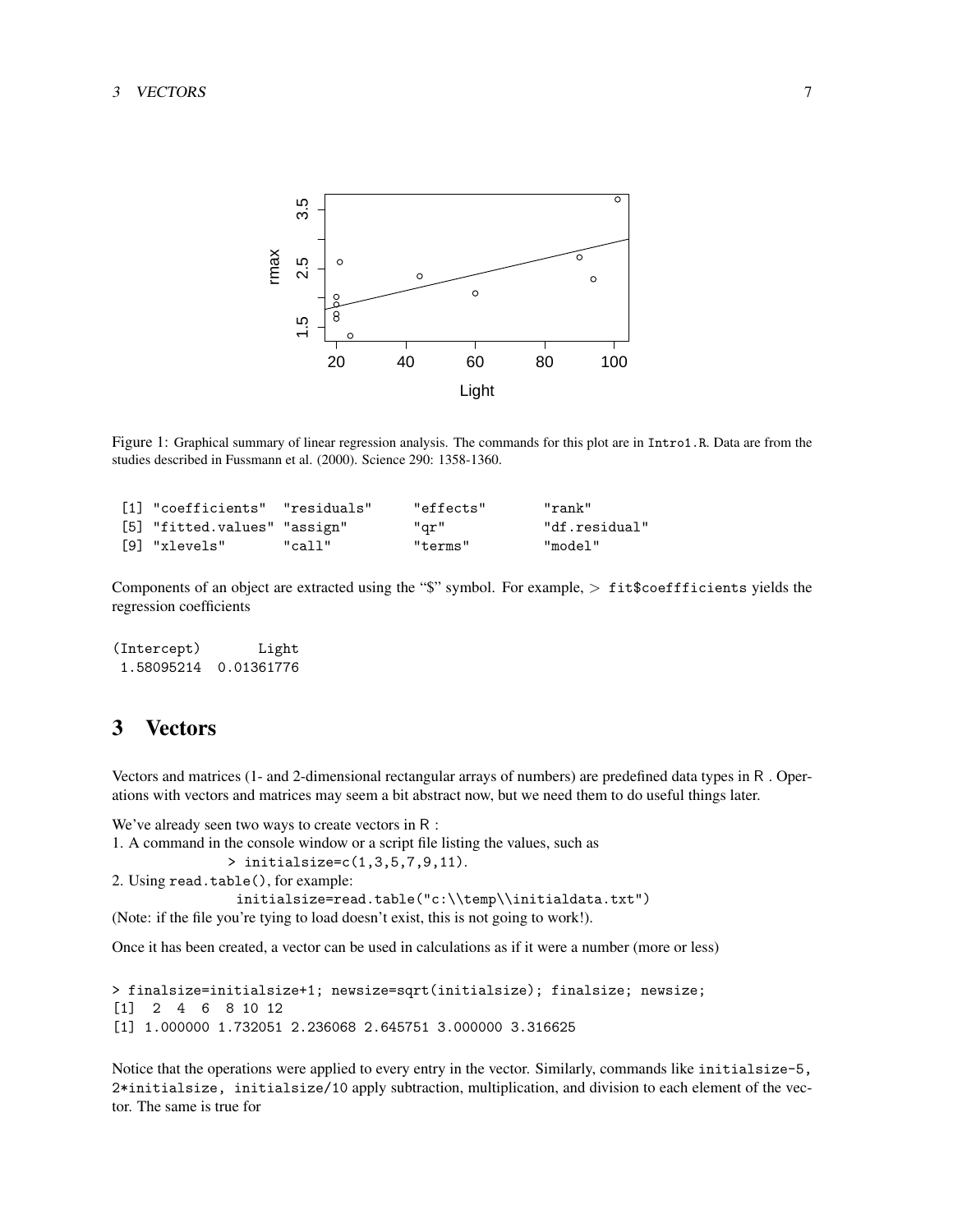```
> initialsize^2;
[1] 1 9 25 49 81 121
```
In R the default is to apply functions and operations to vectors in an *element by element* manner; anything else (e.g. matrix multiplication) is done using special notation (discussed below). Note: this is the *opposite* of MATLAB, where matrix operations are the default and element-by-element requires special notation.

### Functions for vector construction

Some of the main functions for creating and working with vectors are listed in Table 3. A set of regularly spaced values can be constructed with the seq function, whose syntax is

seq(from,to,by) or seq(from,to,length)

The first form generates a vector (from,from+by,from+2\*by,...) with the last entry not being larger than to. If a value for by is not specified, its value is assumed to be 1 or -1, depending on whether from or to is larger. The second generates a vector of length evenly-spaced values, running from from to to, for example

```
> seq(1,3,length=6)
[1] 1.0 1.4 1.8 2.2 2.6 3.0
```
There are also two shortcuts for creating vectors with by=1:

> 1:8; c(1:8); [1] 1 2 3 4 5 6 7 8 [1] 1 2 3 4 5 6 7 8

A constant vector such as  $(1,1,1,1)$  can be created with rep function, whose basic syntax is rep(values,lengths). For example,

> rep(3,5) [1] 3 3 3 3 3

created a vector in which the value 3 was repeated 5 times. rep can also be used with a vector of values and their associated lengths, for example

> rep( c(3,4),c(2,5) ) [1] 3 3 4 4 4 4 4

The value 3 was repeated 2 times, followed by the value 4 repeated 5 times.

R also has numerous functions for creating vectors of random numbers with various distributions, that are useful in simulating stochastic models. Most of these have a number of **optional arguments**, which means in practice that you can choose to specify their value, or if you don't a default value is assumed. For example, x=rnorm(100) generates 100 random numbers with a Normal (Gaussian) distribution having mean=0, standard deviation=1. But rnorm(100,2,5) yields 100 random numbers from a Gaussian distribution with mean=2, standard deviation=5.

Here, and in the R documentation and help pages, the existence of default values for some arguments of a function is indicated by writing (for example) **rnorm(n, mean=0, sd=1**). Since no default value is given for  $n$ , the user must supply one: rnorm() gives an error message.

Some of the functions for creating vectors of random numbers are listed in Table 4. Functions to evaluate the corresponding distribution functions are also available. For a listing use the Help system: ?Normal, ?Uniform, ?Lognormal, etc. will give lists of the available functions for each distribution family.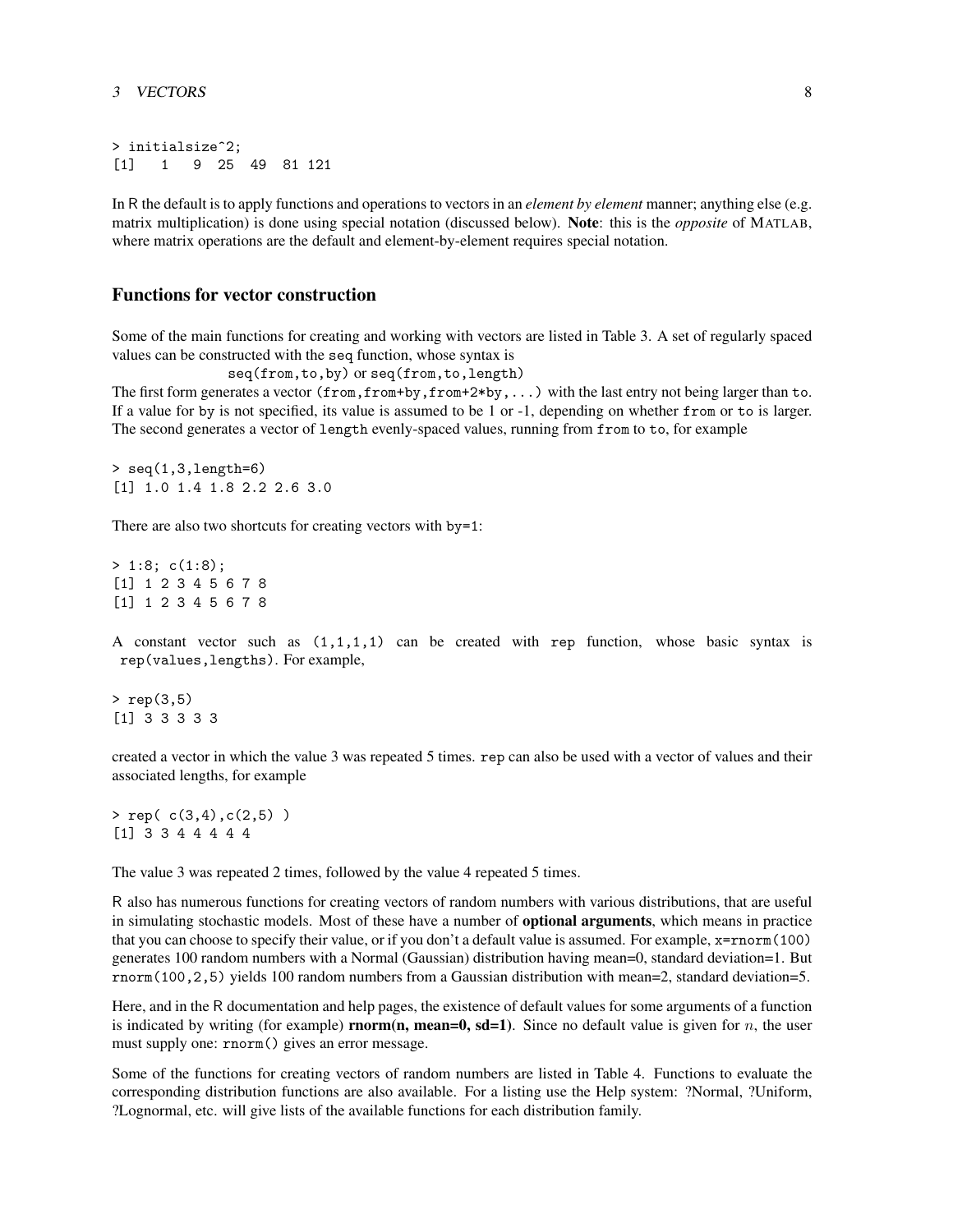### 3 VECTORS 9

**Exercise 3.1** Create a vector  $v=(1 5 9 13)$  using seq. Create a vector going from 1 to 5 in increments of 0.2 first by using seq, and then by using a command of the form  $v=1+b*c(i:j)$ .

Exercise 3.2 Generate a vector of 5000 random numbers from a Gaussian distribution with mean=3, standard deviation=2. Use the functions mean, sd to compute the sample mean and standard deviation of the values in the vector, and hist to visualize the distribution.

**Exercise 3.3** The sum of the geometric series  $1 + r + r^2 + r^3 + ... + r^n$  approaches the limit  $1/(1 - r)$  for  $r < 1$  as  $n \to \infty$ . Take  $r = 0.5$  and  $n = 10$ , and write a **one-statement** command that creates the vector  $[r^0, r^1, r^2, \ldots, r^n]$  and computes the sum of all its elements. Compare the sum of this vector to the limiting value  $1/(1 - r)$ . Repeat this for  $n = 50$ .

### Vector addressing

Often it is necessary to extract a specific entry or other part of a vector. This is done using subscripts, for example

> q=c(1,3,5,7,9,11); q[3] [1] 5

q[3] extracts the third element in the vector q. You can also access a block of elements using the functions for vector construction, e.g.

v=q[2:5]; v [1] 3 5 7 9

This has extracted  $2^{nd}$  through  $5^{th}$  elements in the vector. If you enter v=q[seq(1,5,2)], what will happen? Try it and see, and make sure you understand what happened.

Extracted parts of a vector don't have to be regularly spaced. For example

 $> v=q[c(1,2,5)]$ ; v [1] 1 3 9

Addressing is also used to set specific values within a vector. For example,

 $> q[1]=12$ 

changes the value of the first entry in q while leaving all the rest alone, and

| $seq(from, to, by=1)$          | Vector of evenly spaced values with specified increment (default $= 1$ ) |
|--------------------------------|--------------------------------------------------------------------------|
| seq(from, to, length)          | Vector of evenly spaced values with specified length                     |
| $c(u,v,\dots)$                 | Combine a set of numbers and/or vectors into a single vector             |
|                                |                                                                          |
| rep(a,b)                       | Create vector by repeating elements of a by amounts in b                 |
| hist(v)                        | Histogram plot of value in v                                             |
| $mean(v)$ , $var(v)$ , $sd(v)$ | Population mean, variance, standard deviation estimated from values in v |
| cor(v, w)                      | Correlation between two vectors                                          |

Table 3: Some important R functions for creating and working with vectors. Many of these have other optional arguments; use the help system (e.g. ?cor) for more information. Note that statistical functions such as var regard the values as samples from a population (rather than a list of value for the entire population) and compute an estimate of the population statistic; for example  $sd(1:3)=1$ .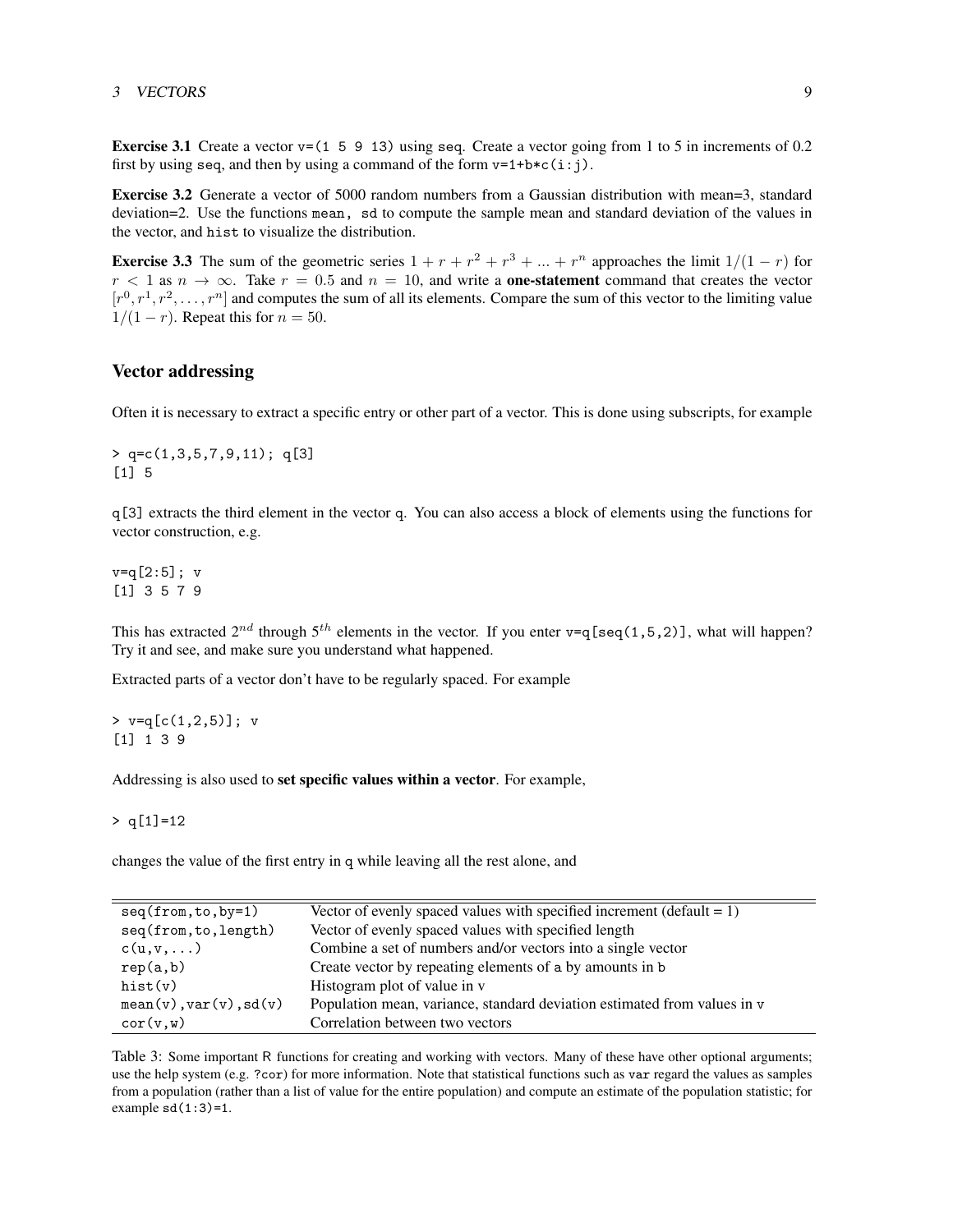| $rnorm(n,mean=1, sd=1)$  | Gaussian distribution (mean=mu, standard deviation=sd)                           |
|--------------------------|----------------------------------------------------------------------------------|
| $runif(n,min=0,max=1)$   | Uniform distribution on the interval (min, max)                                  |
| rbinom(n,size,prob)      | Binomial distribution with parameters $size = \# trials N$ , prob=probability of |
|                          | success $p$                                                                      |
| rpois(n,lambda)          | Poisson distribution with mean=lambda                                            |
| rbeta(n, shape1, shape2) | Beta distribution on the interval $[0,1]$ with shape parameters shape1, shape2   |

Table 4: Some of the main R function for generating vectors of n random numbers. To create random matrices, these vectors can be reshaped using the matrix() function, for example: matrix(rnorm(50\*20),50,20) generates a  $50 \times 20$  matrix of Gaussian(0,1) random numbers.

 $> q[c(1,3,5)] = c(22,33,44)$ 

changes the  $1^{st}$ ,  $3^{rd}$ , and  $5^{th}$  values.

Exercise 3.4 write a one-line command to extract a vector consisting of the second, first, and third elements of q in that order.

**Exercise 3.5** Write a script file that computes values of  $z = \frac{(x-1)}{(x+1)}$  and  $w = \frac{\sin(x^2)}{x^2}$  for  $x = 1, 2, 3, \cdots, 12$  and plots both of these as a function of  $x$  with the points connected by a line.

## Vector orientation

You may be wondering if vectors in R are row vectors or column vectors (if you don't know what those are, don't worry: we'll get to it later). The answer is "both and neither". Vectors are printed out as row vectors, but if you use a vector in an operation that succeeds or fails depending on the vector's orientation, R *will assume that you want the operation to succeed and will proceed as if the vector has the necessary orientation.* For example, R will let you add a vector of length 5 to a  $5 \times 1$  matrix or to a  $1 \times 5$  matrix, in either case yielding a matrix of the same dimensions. The fact that R wants you to succeed is both good and bad – good when it saves you needless worry about details, bad when it masks an error that you would rather know about.

# 4 Matrices

A matrix is a two-dimensional array of numbers. Like vectors, matrices can be created by reading in values from a data file, using the read.table function. Matrices of numbers can also be entered by creating a vector of the matrix entries, and then reshaping them to the desired number of rows and columns using the matrix function. For example

 $>$  X=matrix(c(1,2,3,4,5,6),2,3)

takes the values 1 to 6 and reshapes them into a 2 by 3 matrix.

> X  $[,1]$   $[,2]$   $[,3]$  $[1,]$  1 3 5  $[2,]$  2 4 6

Note that values in the data vector are put into the matrix column-wise, by default. You can change this by using the optional parameter byrow). For example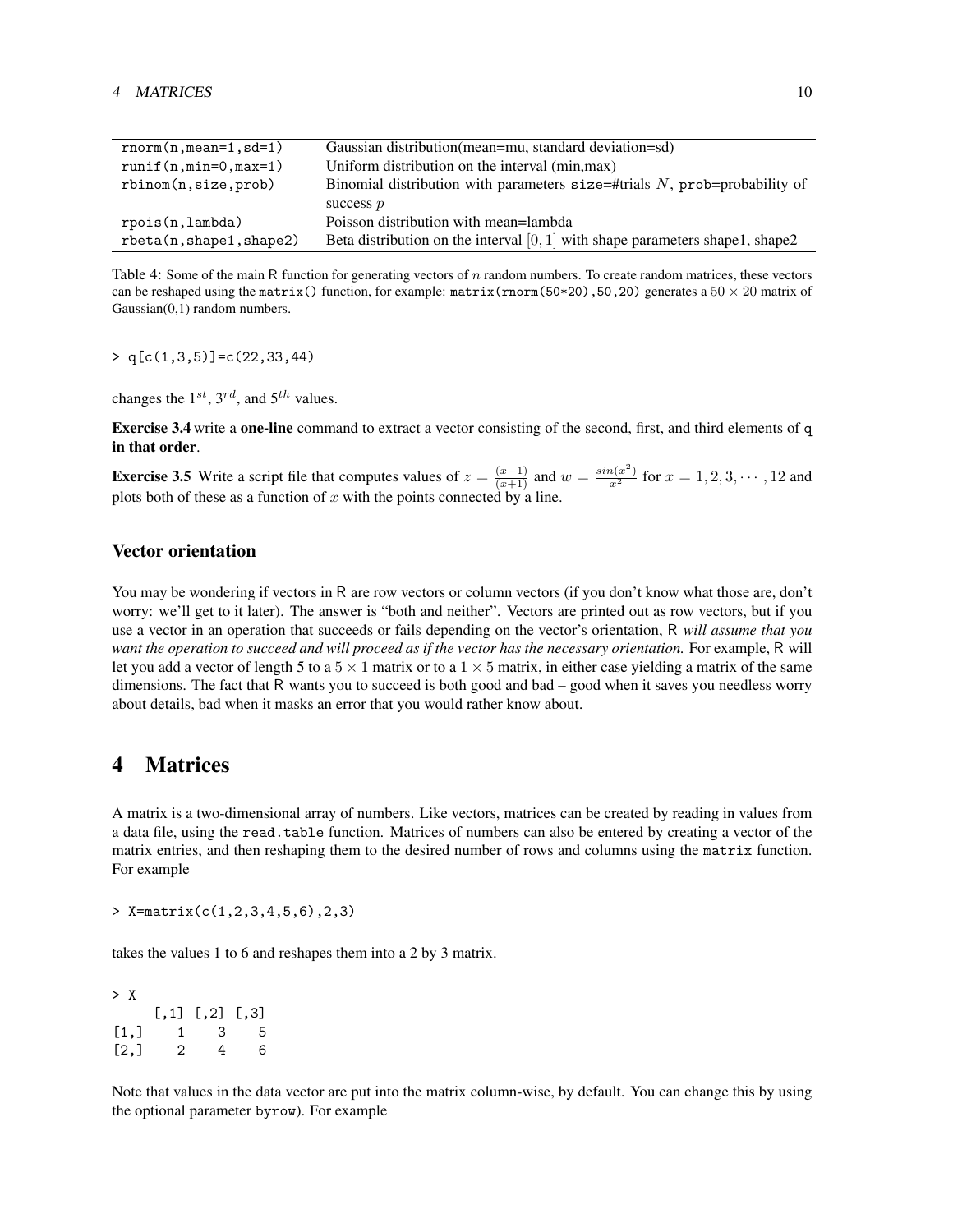| matrix(v,m,n)            | $m \times n$ matrix using the values in v                                           |
|--------------------------|-------------------------------------------------------------------------------------|
| data. entry(A)           | call up a spreadsheet-like interface to edit the values in A                        |
| diag(v, n)               | diagonal $n \times n$ matrix with v on diagonal, 0 elsewhere                        |
| $cbind(a, b, c, \ldots)$ | combine compatible objects by binding them along columns                            |
| rbind(a,b,c,)            | combine compatible objects by binding them along rows                               |
| outer(v, w)              | "outer product" of vectors v, w: the matrix whose $(i, j)$ <sup>th</sup> element is |
|                          | $v[i]*w[j]$                                                                         |
| iden(n)                  | $n \times n$ identity matrix (in boot library)                                      |
| zero(n,m)                | $n \times m$ matrix of zeros (in boot library)                                      |
| dim(X)                   | dimensions of matrix X. dim(X) $[1] = # rows$ , dim(X) $[2] = # columns$            |
| apply(A, MARGIN, FUN)    | apply the function FUN to each row of A (if MARGIN=1) or each column                |
|                          | of A (if MARGIN=2). See ?apply for details and examples.                            |

Table 5: Some important functions for creating and working with matrices. Many of these have additional optional arguments; use the Help system for full details.

```
> A=matrix(1:9,3,3,byrow=T); A
   [,1] [,2] [,3]
[1,] 1 2 3
[2,] 4 5 6
[3,] 7 8 9
```
R will re-cycle through entries in the data vector, if need be, to fill out a matrix of the specified size. So for example matrix(1,50,50) creates a  $50 \times 50$  matrix of all 1's.

**Exercise 4.1** Use a command of the form  $X=matrix(v,2,4)$  where v is a data vector, to create the following matrix X

|      |         | $[0,1]$ $[0,2]$ $[0,3]$ $[0,4]$ |                |
|------|---------|---------------------------------|----------------|
| [1,] | 1 1 1 1 |                                 |                |
| [2,] |         | 2 2 2                           | $\overline{2}$ |

**Exercise 4.2** Use rnorm and matrix to create a  $5 \times 7$  matrix of Gaussian random numbers with mean 1 and standard deviation 2.

Another useful function for creating matrices is diag. diag(v,n) creates an  $n \times n$  matrix with data vector v on its diagonal. So for example diag(1,5) creates the  $5 \times 5$  *identity matrix*, which has 1's on the diagonal and 0 everywhere else.

Finally, one can use the data.entry function. This function can only edit existing matrices, but for example  $A = matrix(0,3,4); data. entry(A)$ 

will create A as a  $3 \times 4$  matrix, and then call up a spreadsheet-like interface in which the values can be changed to whatever you need.

## 4.1 cbind and rbind

If their sizes match, vectors can be combined to form matrices, and matrices can be combined with vectors or matrices to form other matrices. The functions that do this are cbind and rbind.

cbind binds together columns of two objects. One thing it can do is put vectors together to form a matrix:

> A=cbind(1:3,4:6,7:9); A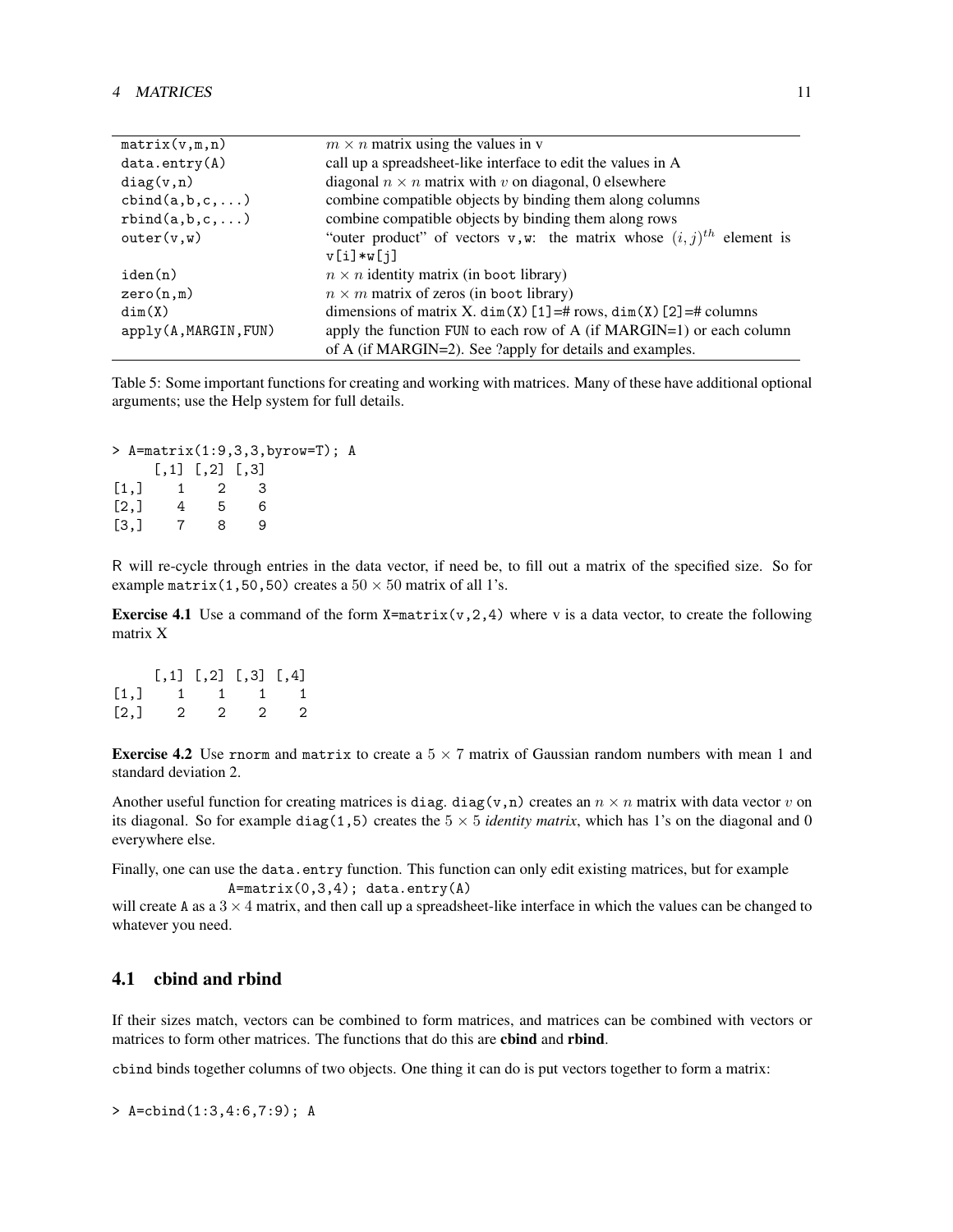### 4 MATRICES 12

|                    |   | $[,1]$ $[,2]$ $[,3]$ |                |
|--------------------|---|----------------------|----------------|
| [1,]               | 1 | 4                    | $\overline{7}$ |
| $\left[2, \right]$ | 2 | 5                    | 8              |
| $\left[3, \right]$ | 3 | 6                    | 9              |

Remember that R interprets vectors as row or column vectors according to what you're doing with them. Here it treats them as column vectors so that columns exist to be bound together. On the other hand,

```
> B=rbind(1:3,4:6); B
   [,1] [,2] [,3][1,] 1 2 3
[2,] 4 5 6
```
treats them as rows. Now we have two matrices that can be combined.

**Exercise 4.3** Verify that  $rbind(A, B)$  works,  $cbind(A, A)$  works, but  $cbind(A, B)$  doesn't. Why not?

## 4.2 Matrix addressing

Matrix addressing works like vector addressing except that you have to specify both the row and column, or range of rows and columns. For example  $q=A[2,3]$  sets q equal to 8, which is the ( $2^{nd}$  row,  $3^{rd}$  column) entry of the matrix A , and

```
> A[2,2:3];
[1] 5 8
> B=A[2:3,1:2]; B
    [,1] [,2][1,] 2 5[2,] 3 6
```
There is an easy shortcut to extract entire rows or columns: leave out the limits.

```
> first.row=A[1,]; first.row
[1] 1 4 7
> second.column=A[,2]; second.column;
[1] 4 5 6
```
As with vectors, addressing works in reverse to assign values to matrix entries. For example,

```
A[1,1]=12; A
   [,1] [,2] [,3][1,] 12 4 7
[2,] 2 5 8[3,] 3 6 9
```
The same can be done with blocks, rows, or columns, for example

> A[1,]=runif(3); A  $[0,1]$   $[0,2]$   $[0,3]$ [1,] 0.985304 0.743916 0.00378729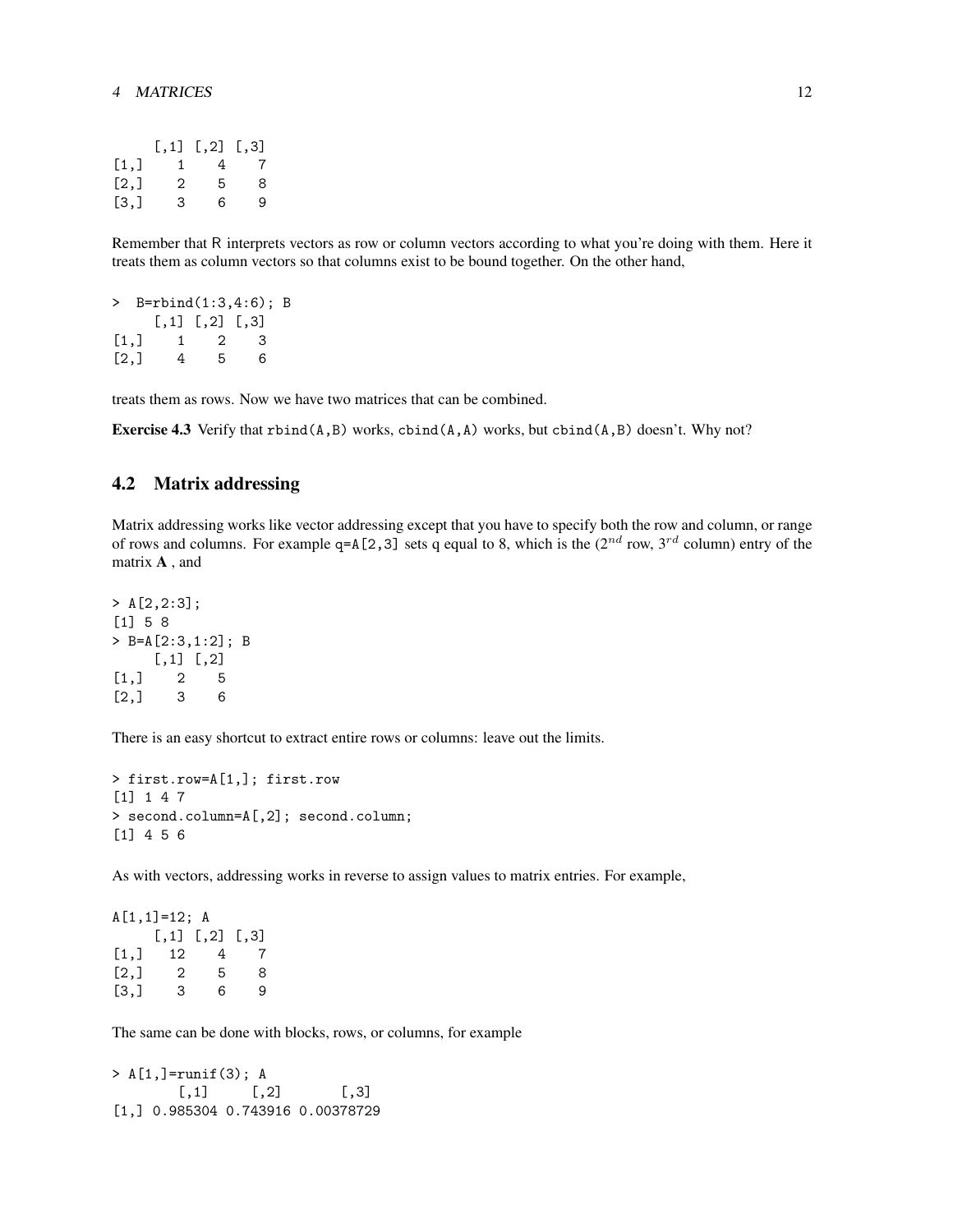[2,] 2.000000 5.000000 8.00000000 [3,] 3.000000 6.000000 9.00000000

**Exercise 4.4** Use runif to construct a  $5 \times 5$  matrix **B** of random numbers with a uniform distribution between 0 and 1. (a) Extract from it the second row, the second column, and the  $3\times3$  matrix of the values that are not at the margins (i.e. not in the first or last row, or first or last column). (b) Use seq to replace the values in the first row of B by 2 5 8 11 14.

## 4.3 Matrix operations and matrix-vector multiplication

A numerical function applied to a matrix acts element-by-element.

```
> A=matrix(c(1,4,9,16),2,2); A; sqrt(A);
    [,1] [,2][1,] 1 9[2,] 4 16
    [,1] [,2][1,] 1 3
[2,] 2 4
```
The same is true for scalar multiplication and division. Try  $2*A$ ,  $A/3$  and see what you get.

If two matrices (or two vectors) are the same size, then you can do element-by-element addition, subtraction, multiplication, division, and exponentiation:  $(A+B, A-B, A*B, A/B, A B)$ . Matrix  $\times$  matrix and matrix  $\times$  vector multiplication (when they are of compatible dimensions) is indicated by the special notation %\*%. Remember, element-by-element is the default in R. This requires some attention, because  $R$  's eagerness to make things work can sometimes let errors get by without warning. So for example

```
v=1:2; A*v
    [,1] [,2][1,] 1 9[2,] 8 32
```
A is a  $2 \times 2$  matrix, and v is a vector of size 2, so the matrix-vector product Av is legitimate. However, Av should be a vector, not a matrix. Since you (incorrectly) "asked" for element-by-element multiplication, that's what R did, "recycling" through the elements of v when it ran out of entries in v before it ran out of entries in A. What you should have done is

```
> A%*%v
    [,1]
[1,] 19
[2,] 36
```
# 5 Iteration ("Looping")

## 5.1 For-loops

Loops make it easy to do the same operation over and over again, for example: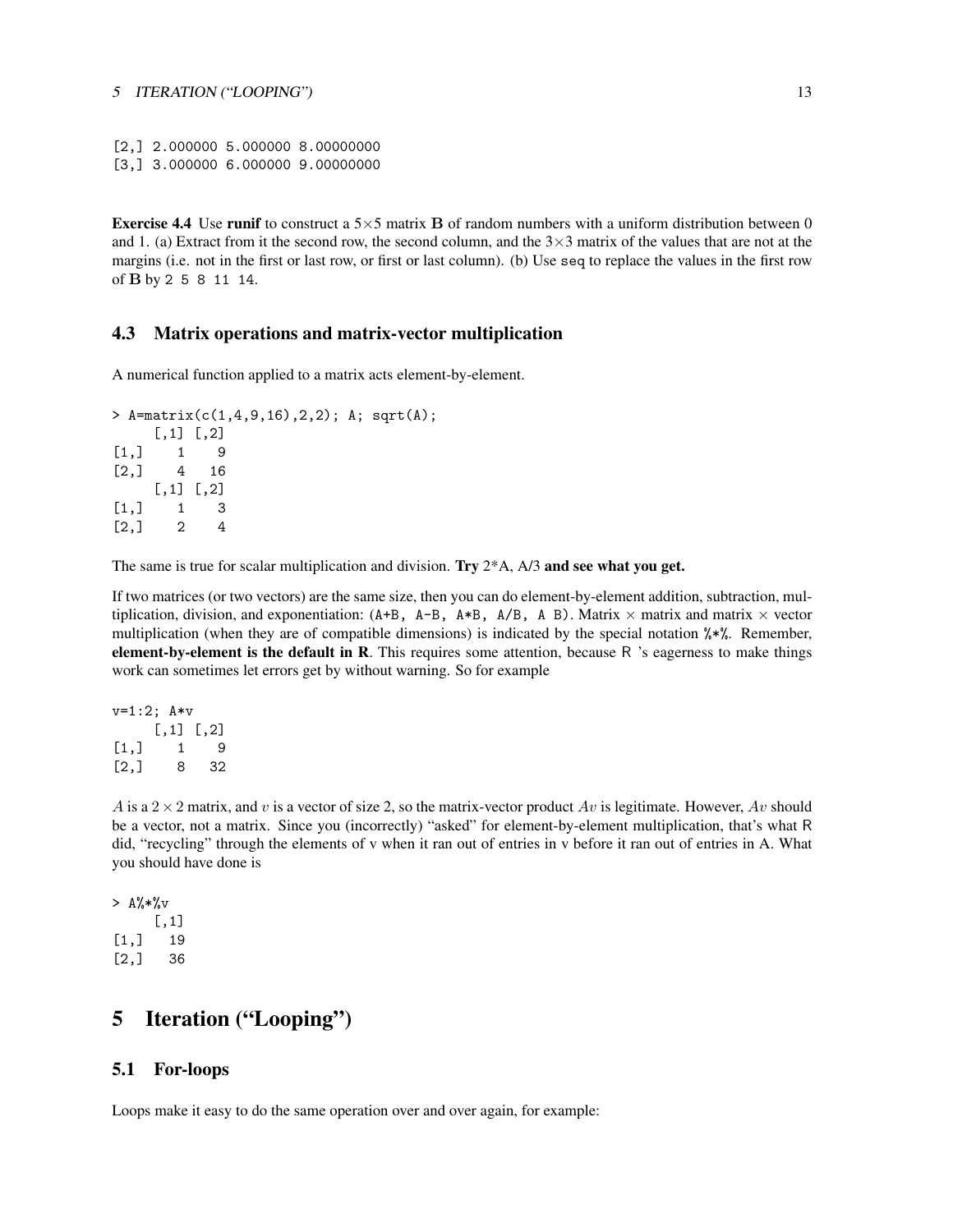### 5 ITERATION ("LOOPING") 14

- Making population forecasts 1 year ahead, then 2 years ahead, then 3, etc.
- Updating the state of every neuron in a model network based on the inputs it received in the last time interval.
- Simulating a biochemical reaction network multiple times with different values for one of the parameters.

There are two kinds of loops in  $R$  : for loops, and while loops. A for loop runs for a specified number of steps. These are written as

```
for (var in seq) {
      commands
      }
Here's an example (in Loop1.R):
# initial population size
initsize=4;
# create vector to hold results and store initial size
popsize=rep(0,10); popsize[1]=initsize;
# calculate population size at times 2 through 10, write to Command Window
for (n in 2:10) {
      popsize[n]=2*popsize[n-1];
      x=log(popsize[n]);
      cat(n, x, "\n");
}
plot(1:10,popsize,type="l");
```
The first time through the loop,  $n=2$ . The second time through,  $n=3$ . When it reaches  $n=10$ , the for-loop is finished and R starts executing any commands that occur after the end of the loop. The result is a table of the log population size in generations 2 through 10.

Note also the cat function (short for "concatenate") for printing results to the console window. cat converts its arguments to character strings, concatenates them, and then prints them. The "\n" argument is a line-feed character (as in the  $C$  language) so that each  $(n, x)$  pair is put on a separate line.

Several for loops can be nested within each other, which is needed for working with matrices as in the example below. It is important to notice that the second loop is **completely** within the first. Loops must be either **nested** (one completely inside the other) or sequential (one starts after the previous one ends).

| $A = matrix(0, 3, 3);$ | (1) |
|------------------------|-----|
| for (row in 1:3) $\{$  | (2) |
| for (col in 1:3) $\{$  | (3) |
| $A[row,col]=row*col$   | (4) |
|                        | (5) |
| ι                      | (6) |
| А ;                    | (7) |
|                        |     |

Type this into a script file and run it; the result should be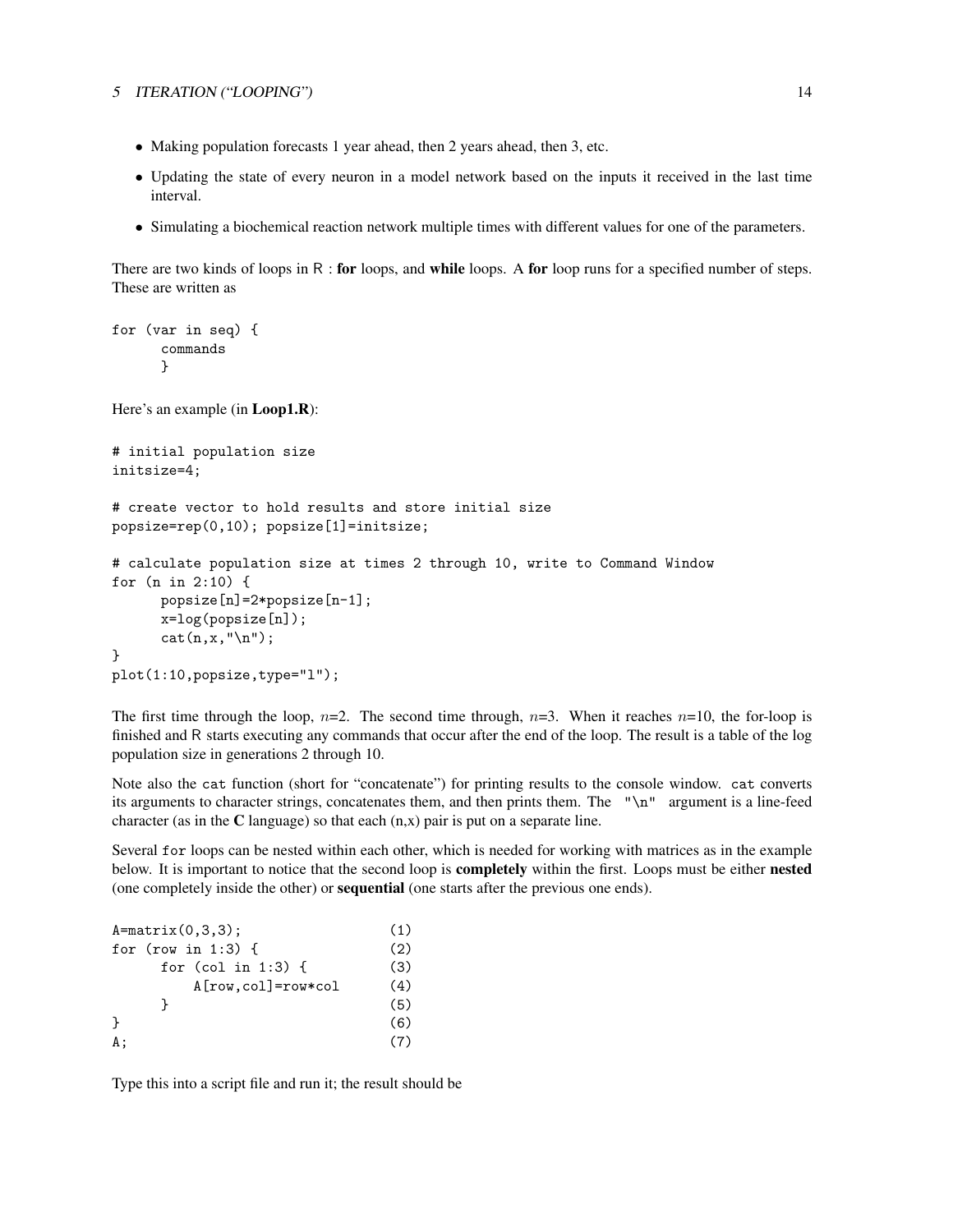### 5 ITERATION ("LOOPING") 15

|                    |   | $[0,1]$ $[0,2]$ $[0,3]$ |   |
|--------------------|---|-------------------------|---|
| [1,]               | 1 | $\overline{2}$          | 3 |
| $\left[2, \right]$ | 2 | 4                       | 6 |
| $\left[3, \right]$ | 3 | 6                       | 9 |

Line 1 creates A as a matrix of all zeros - this is an easy way to create a matrix of whatever size you need, which can then be filled in with meaningful values as your program runs. Then two nested loops are used to fill in the entries. Line 2 starts a loop over the rows of A, and immediately in line 3 a loop over the columns is started. To fill in the matrix we need to consider all possible values for the pair (row, col). So for row=1, we need to consider  $col=1,2,3$ . Then for row=2 we also need to consider  $col=1,2,3$ , and the same for row=3. That's what the nested for-loops accomplish. For row=1 (as requested in line 2), the loop in lines 3-5 is executed until it ends. Then we get to the end in line 6, at which point the loop in line 2 moves on to row=2, and so on.

Nested loops also let us automate the process of running a simulation many times, for example with different parameters or to look at the average over many runs of a stochastic model. For example (Loop2.R),

| $p = rep(0,5)$ ;            | (1) |
|-----------------------------|-----|
| for (init in $c(1,5,9)$ ){  | (2) |
| $p[1] = init;$              | (3) |
| for $(n \in 2:5)$ {         | (4) |
| $p[n] = 2*p[n-1]$           | (5) |
| $cat(int, n, p[n], "\n")$ ; | (6) |
|                             | (7) |
|                             | (8) |

Line 1 creates the vector p. Line 2 starts a loop over initial population sizes Lines 4-7 does a "population growth" simulation Line 8 then closes the loop over initial sizes

The result when you run Loop2.R is that the "population growth" calculation is done repeatedly, for a series of values of the initial population size. To make the output a bit nicer we can add some headings as the program runs - source Loop3.R and then look at the file to see how the formatting was done.

If this discussion of looping doesn't make sense to you, stop now and get help. Loops are essential from here on out.

Exercise 5.1 : Imagine that while doing fieldwork in some distant land you and your assistant have picked up a parasite that grows exponentially until treated. Your case is more severe than your assistant's: on return to Ithaca there are 400 of them in you, and only 120 in your assistant. However, your field-hardened immune system is more effective. In your body the number of parasites grows by 10 percent each day, while in your assistant's it increases by 20 percent each day. That is, j days after your return to Ithaca your parasite load is  $n(j) = 400(1.1)^{j}$ and the number in your assistant is  $m(j) = 120(1.2)^j$ .

Write a script file **Parasite1.R** that uses a for-loop to compute the number of parasites in your body and your assistant's over the next 30 days, and draws a single plot of both on log-scale (i.e.  $log(n(j))$  and  $log(m(j))$ ) versus time for 30 days).

**Exercise 5.2:** Write a script file that uses for-loops to create the following  $5 \times 5$  matrix A. Think first: do you want to use nested loops, or sequential?

| $\theta$       | 1   | $\overline{2}$ | 3   | 4 |
|----------------|-----|----------------|-----|---|
| 0.1            | 0   | 0              | 0   | 0 |
| $\overline{0}$ | 0.2 | 0              | 0   | 0 |
| $\Omega$       | 0   | $0.3\,$        | 0   | 0 |
| ∩              | O   | 0              | 0.4 | 0 |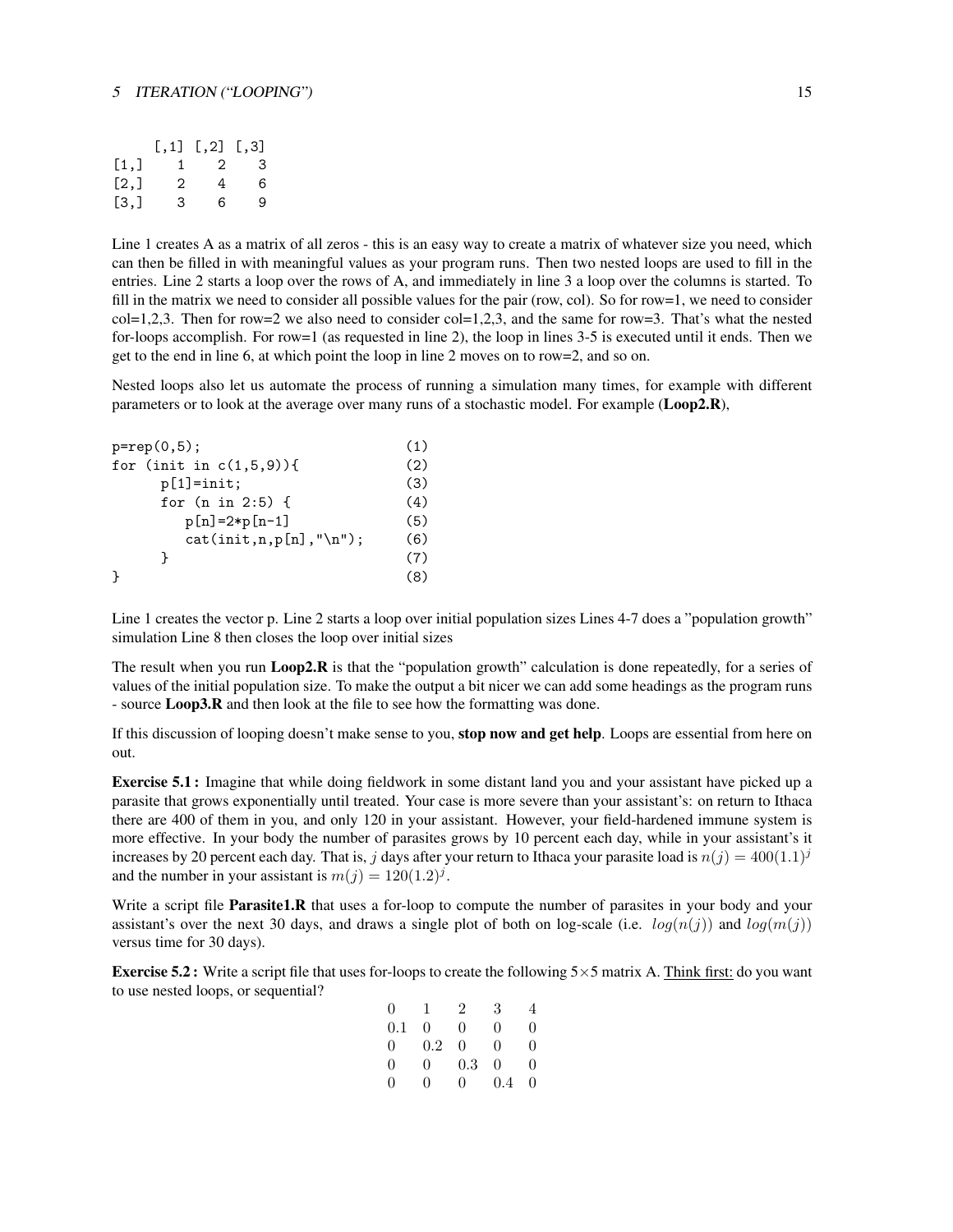### 5 ITERATION ("LOOPING") 16

| x < y     | less than                |
|-----------|--------------------------|
| x > y     | greater than             |
| $x \le y$ | less than or equal to    |
| $x >= y$  | greater than or equal to |
| $x == y$  | equal to                 |

Table 6: Some comparison operators in R . Use ?Comparison to learn more.

## 5.2 While-loops [advanced]

A while loop lets an iteration continue until some condition is satisfied. For example, we can solve a model until some variable reaches a threshold. The format is

```
while(condition){
      commands
}
```
The loop repeats as long as the condition remains true. Loop4.R contains an example similar to the for-loop example; source it to get a graph of population sizes over time. A few things to notice about the program:

- 1. Although the condition in the while loop said while(popsize $<1000$ ) the last population value was > 1000. That's because the loop condition is checked **before** the commands in the loop are executed. When the population size was 640 in generation 6, the condition was satisfied so the commands were executed again. After that the population size is 1280, so the loop is finished and the program moves on to statements following the loop.
- 2. Since we don't know in advance how many iterations are needed, we couldn't create in advance a vector to hold all the results. Instead, a vector of results was constructed by starting with the initial population size and appending each new value as it is calculated. .
- 3. When the loop ends and we want to plot the results, the "y-values" are popsize, and the x values need to be 0:something. To find "something", the length function is used to find the length of popsize.

Within a while-loop it is often helpful to have a **counter** variable that keeps track of how many times the loop has been executed. In the following code, the counter variable is n:

```
n=1;
while(condition) {
    commands
    n=n+1;
}
```
The result is that n=1 is true while the commands (whatever they are) are being executed for the first time. Afterward n is set to 2, and this remains true during the second time that the commands are executed, and so on. One use of counters is to store a series of results in a vector or matrix: on the  $n<sup>th</sup>$  time through the commands, put the results in the  $n^{th}$  entry of the vector,  $n^{th}$  row of the matrix, etc.

The conditions controlling a while loop are built up from operators that compare two variables (Table 6). These operators return a logical value of TRUE or FALSE. For example, try:

```
> a=1; b=3; c=a<b; d=(a>b); c; d;
```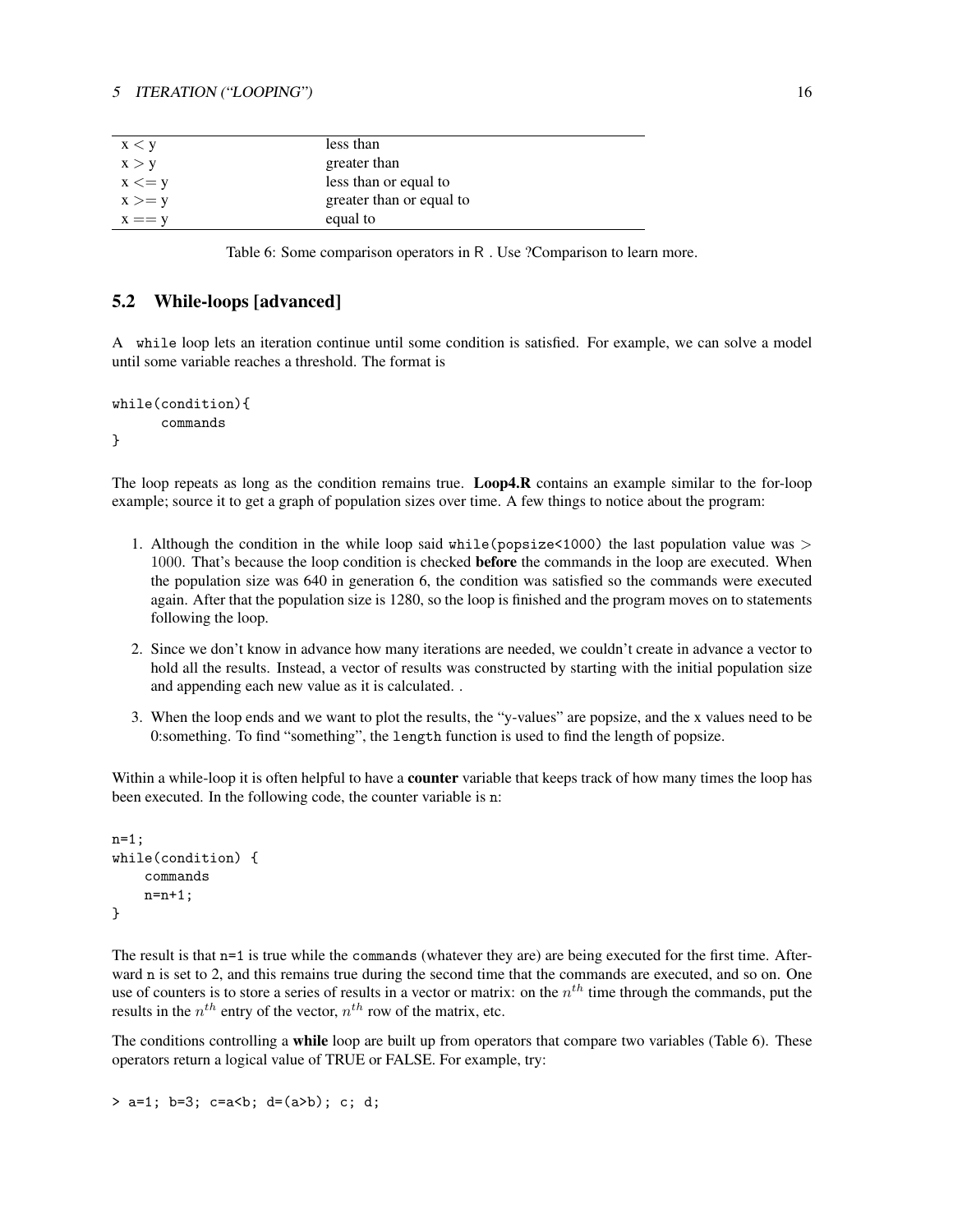The parentheses around  $(a>b)$  are optional but can be used to improve readability in script files.

When we compare two vectors or matrices of the same size, or compare a number with a vector or matrix, comparisons are done element-by-element. For example,

```
> x=1:5; b=(x<-3); b[1] TRUE TRUE TRUE FALSE FALSE
```
R also does arithmetic on logical values, treating TRUE as 1 and FALSE as 0. So sum(b) returns the value 3, telling us that 3 entries of x satisfied the condition  $(x \le -3)$ . This is useful for running multiple simulations and seeing how often one outcome occurred rather than another.

Exercise 5.3 Write a script file Parasite2.R that uses a while-loop to compute the number of parasites in your body and your assistant's so long as you are sicker than your assistant (i.e. so long as  $n > m$ ) and stops when your assistant is sicker than you. Use a copy of Parasite1.R as your starting point.

More complicated conditions are built by using logical operators to combine comparisons:

|         | Negation |
|---------|----------|
| & &&    | AND      |
| $\perp$ | OR.      |

OR is **non-exclusive**, meaning that  $x|y$  is true if x is true, if y is true, or if both x and y are true. For example: >>  $a=c(1,2,3,4); b=c(1,1,5,5); (a**<**)(a**>**3); (a**<**)(a**>**3);$ 

An alternative to  $(x=-y)$  is the identical function. identical $(x,y)$  returns TRUE if x and y are exactly the same, else FALSE. The difference between these is that if (for example) x and y are vectors  $(x=$ y) will return a vector of values for element-by-element comparisons, while identical $(x, y)$  returns a single value: TRUE if each entry in x equals the corresponding entry in y, otherwise FALSE. You can use ?Logical to read more about logical operators.

Exercise 5.4 Use the identical function to construct a one-line command that returns TRUE if each entry in a vector rnorm(5) is positive, and otherwise returns FALSE. Hint: rep works on logical variables, so rep(TRUE,5) returns the vector (TRUE,TRUE,TRUE,TRUE,TRUE).

# 6 Branching

Logical conditions also allow the rules for "what happens next" in a model to depend on the current values of state variables. The if statement lets us do this; the basic format is

```
if(condition) {
    some commands
}else{
    some other commands
}
```
An if block can be set up in other ways, but the layout above, with the }else{ line to separate the two sets of commands, can always be used.

If the "else" is to do nothing, you can leave it out:

```
if(condition) {
```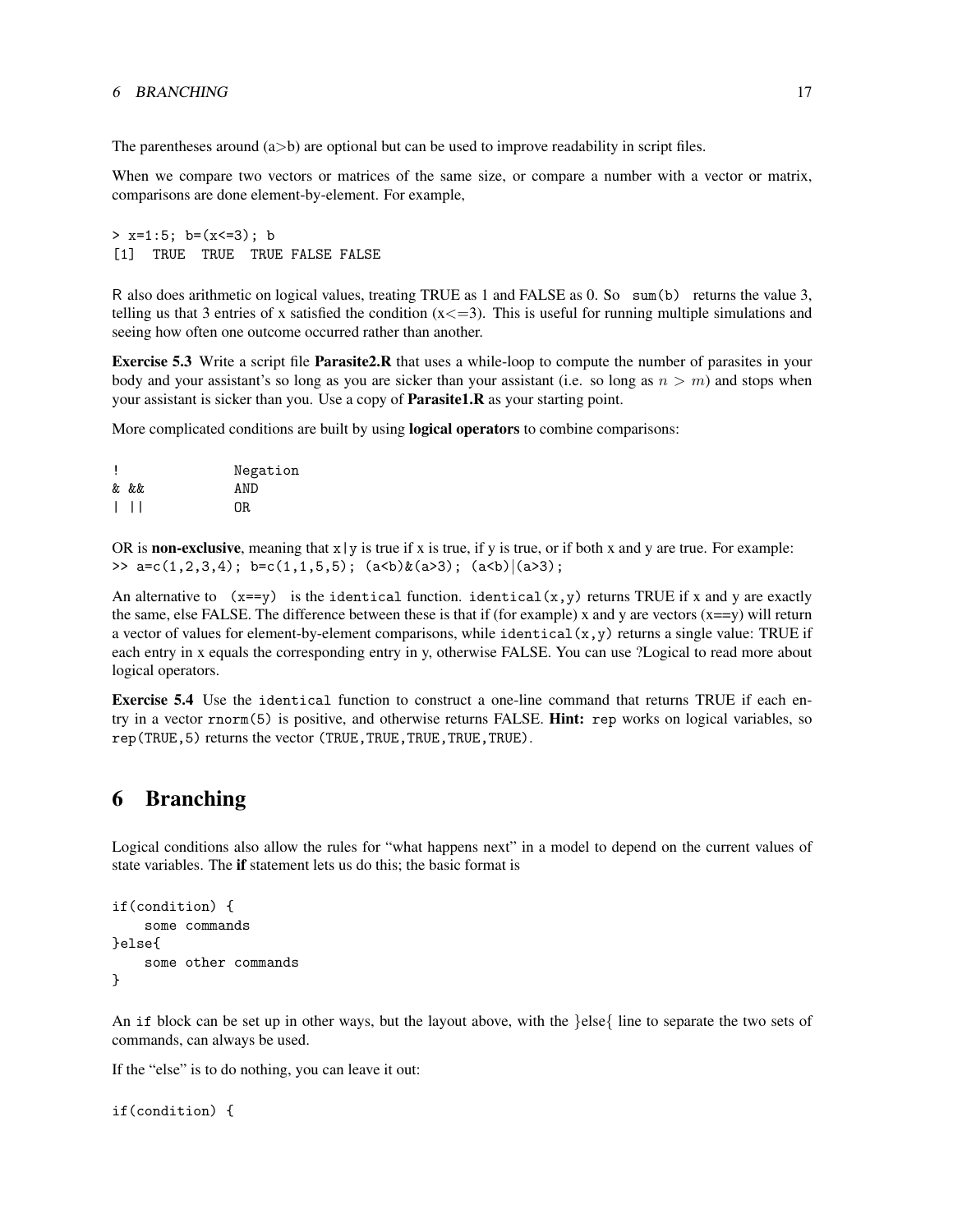### 7 NUMERICAL MATRIX ALGEBRA 18

commands

}

Exercise 6.1 Look at and source a copy of Branch1.R to see an if statement which makes the population growth rate depend on the current population size.

More complicated decisions can be built up by nesting one if block within another, i.e. the "other commands" under else can include a second if block. Branch2.R uses this method to have population growth tail off in several steps as the population size increases:

|                            | (1)                                                             |
|----------------------------|-----------------------------------------------------------------|
| $if (popnow 250)$          | (2)                                                             |
|                            | (3)                                                             |
| }else{                     | (4)                                                             |
| $if (popnow 500)$          | (5)                                                             |
| popnow=popnow*1.5          | (6)                                                             |
| }else{                     |                                                                 |
|                            | (8)                                                             |
| ł                          | (9)                                                             |
| ŀ                          | (10)                                                            |
| popsize=c(popsize,popnow); |                                                                 |
|                            | (12)                                                            |
|                            | for $(i \in [1:50)$ {<br>popnow=popnow*2;<br>popnow=popnow*0.95 |

What does this accomplish?

- If popnow is still  $<$  250, then line 3 is executed growth by a factor of 2 occurs. Since the if condition was satisfied, the entire else block (line numbers 5-10 above) isn't looked at; R jumps line (11) and continues from there.
- If popnow is not  $< 250$ , R moves on to the else on line 4, and immediately encounters the if on line 5.
- If popnow is  $< 500$  the growth factor of 1.5 applies, and R then jumps to the **end** and continues from there.
- If neither of the two if conditions is satisfied, the final else block is executed and population declines by 5% instead of growing.

Exercise 6.2 Modify Parasite1.m so that there is random variation in parasite success, depending on whether or not conditions on a given day are stressful. Specifically, on "bad days" the parasites increase by 10% while on "good days" they are beaten down by your immune system and they go down by 10%, and similarly for your assistant. That is,

Bad days:  $n(j + 1) = 1.1n(j), m(j + 1) = 1.2m(j)$ Good days:  $n(j + 1) = 0.9n(j), m(j + 1) = 0.8m(j)$ 

Do this by using runif(1) and an if statement to "toss a coin" each day: if the random value produced by unif for that day is  $< 0.5$  it's a good day, and otherwise it's bad. Make sure that your script does a new "coin toss" for each day, but that the same toss applies to both you and your assistant.

# 7 Numerical Matrix Algebra

R has functions for matrix-algebra calculations that use "industry standard" numerical libraries. At this writing R is completing a transition from older (LINPACK, EISPACK) to newer (BLAS, LAPACK) libraries. Some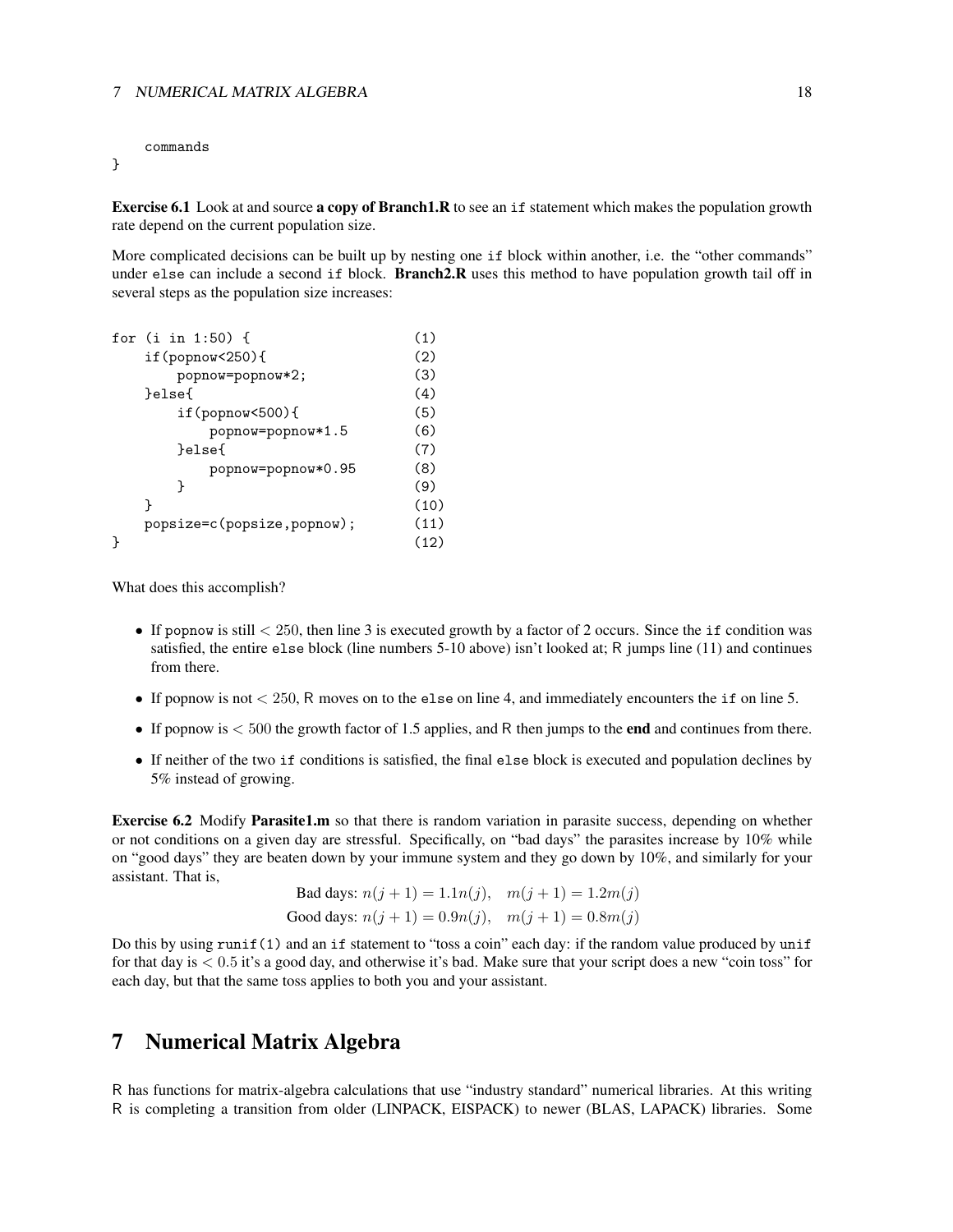| iden(n)               | $n \times n$ identity matrix (in boot library)                                    |
|-----------------------|-----------------------------------------------------------------------------------|
| zero(n,m)             | $n \times m$ matrix of zeros (in boot library)                                    |
| outer(v, w)           | outer product of vectors v and w; very useful for avoiding loops                  |
| solve(A)              | inverse of matrix A                                                               |
| solve(A, B)           | solution x of the linear system $Ax = b$ for each column b of the matrix B        |
| det(A)                | determinant of the matrix A                                                       |
| norm(A)               | matrix norm of A (several options)                                                |
| eigen(A)              | eigenvalues and eigenvectors                                                      |
| t(A)                  | transpose of A                                                                    |
| apply(A, MARGIN, FUN) | apply a function FUN to the rows (MARGIN=1) or columns (MARGIN=2) of              |
|                       | matrix A, and return all resulting values as a vector. See ?apply for details and |
|                       | examples. Very useful for avoiding loops                                          |
| sapply(A, FUN)        | apply a function FUN to each element in matrix A, returning a vector of values.   |
|                       |                                                                                   |

Table 7: Some important functions for creating and working with matrices in R . Many of these have additional optional arguments; use the Help system for full details.

functions exist in two versions corresponding to these, with the default generally being the newer libraries. Some of these functions are listed in Table 7.

Some of R 's matrix functions only work on square matrices and will return an error if A is not square, in particular functions for computing eigenvalues and eivenvectors. *For the remainder of this section we only consider square matrices*.

## 7.1 Eigenvalues and eigenvectors

Because eigenvalues are so important for studying dynamic models, we will now study eigen in some detail. Recall that if  $Aw = \lambda w$  (for A a square matrix, w a nonzero column vector, and  $\lambda$  a real or complex number) then  $\lambda$  is called an *eigenvalue* and w is the corresponding *eigenvector* of A. If v is a row-vector such that  $vA = \lambda v$ , then  $v$  is called a *left eigenvector* of A. The left eigenvalues for a matrix are the same as the (right) eigenvalues.

We are often most interested in the dominant eigenvalue, which depending on context (discrete versus continuous time models) means either the one with the largest absolute value, or the one with the largest real part.<sup>1</sup> In R, the abs function computes the absolute value of a real or complex number (and acts element-by-element on vectors and matrices).

eigen returns eigenvalues sorted by absolute value, with the largest first. For example,

```
A=matrix(1:9,3,3); vA=eigen(A); vA;
$values
[1] 1.611684e+01 -1.116844e+00 -4.054215e-16
$vectors
          [,1] [,2] [,3]
[1,] -0.4645473 -0.8829060 0.4082483[2,] -0.5707955 -0.2395204 -0.8164966[3,] -0.6770438 0.4038651 0.4082483
```
As with the output from lm in our first interactive session (you remember lm . . . ) vA is a compound *object* composed of two *components*, whose names are values and vectors. The "\$" is used to extract components

<sup>&</sup>lt;sup>1</sup>The general definition of absolute value, which covers both real and complex numbers, is  $|a + ib| = \sqrt{a^2 + b^2}$ , where  $i = \sqrt{-1}$ .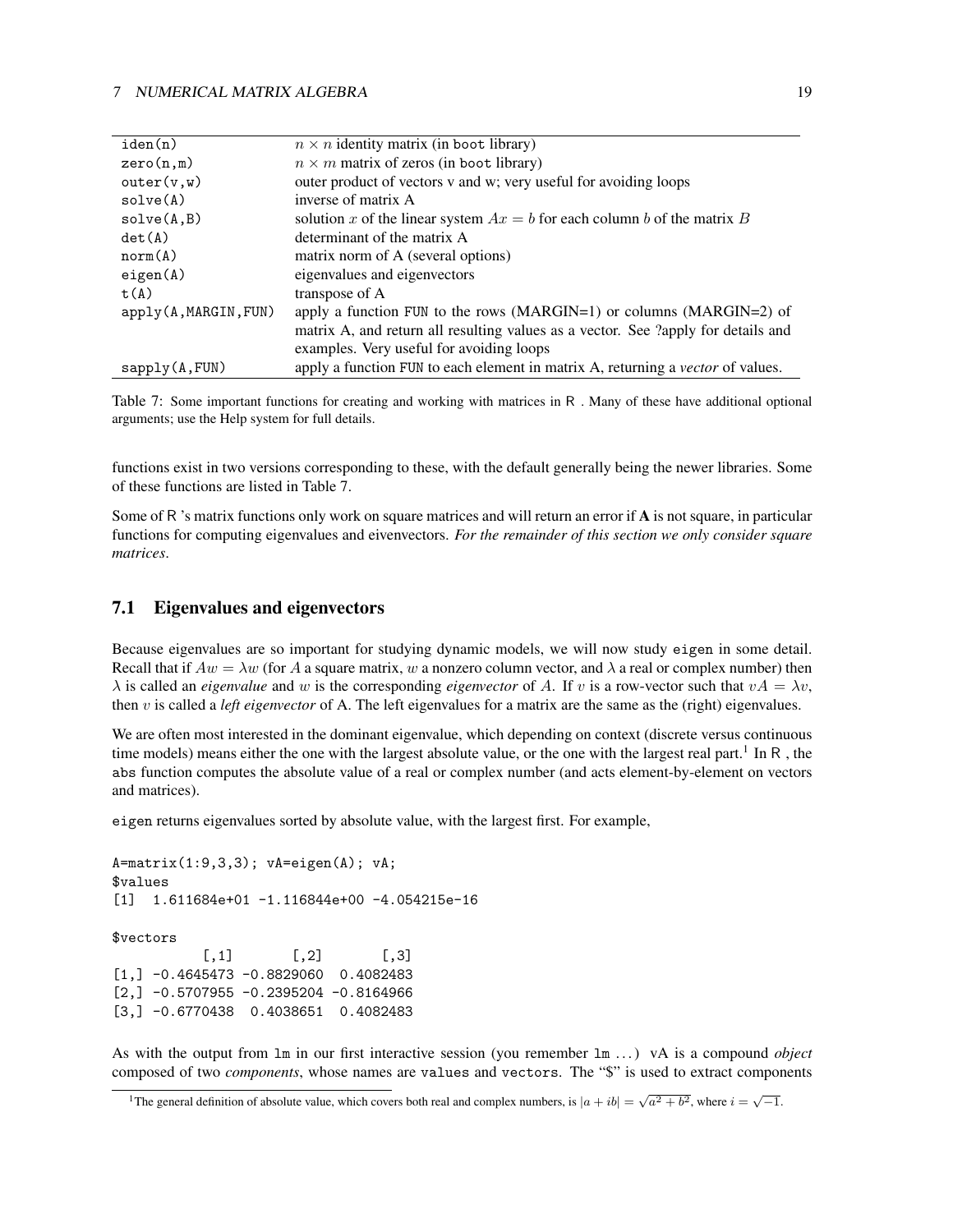of a compound object. For example vA\$values is the values part of vA, a vector consisting of the sorted eigenvalues:

vA\$values [1] 1.611684e+01 -1.116844e+00 -4.054215e-16

As noted above, va\$values[1] is the eigenvalue with the largest absolute value.

The vectors component is a matrix whose columns are the corresponding eigenvectors, sorted in the same order as the eigenvalues. That is,

j=1; A%\*%vA\$vectors[,j]-vA\$values[j]\*vA\$vectors[,j]; [,1] [1,] 0.000000e+00  $[2,] -3.552714e-15$  $[3,] -3.552714e-15$ 

This calculation verifies the definition of eigenvalues and eigenvectors:  $Av_1 = \lambda_1 v_1$ , so  $A\vec{v}_1 - \lambda_1 \vec{v}_1 = \vec{0}$ . The [2,] and [3,] values above are really zeros, but because eigenvalues and eigenvectorsare computed numerically, there is a small amount of numerical error.

**Exercise 7.1** Verify that the output is also  $(0, 0, 0)$ , apart from numerical error, for j=2 and j=3. Explain in words what these calculations show.

**Exercise 7.2** Enter the command names (vA) and see what results. From this, infer what the names function does. Enter the command names (A) and infer the meaning of the object NULL in R. Check your guess by using the Help menu on the console window: select R language (standard) and type NULL into the popup window that appears.

To get the left eigenvectors of a matrix, we use the fact that the left eigenvectors of a matrix A are the eigenvectors of its transpose,  $t(A)$ . So

vLA=eigen(t(A))\$vectors

gets you the left eigenvectors of A.

**Exercise 7.3** Compute vLA $[,$ j]%\*%A-vA\$values $[$ j]\*vLA $[,$ j] to verify the last claim about left eigenvectors, for  $j=1$  to 3.

**Eigenvector scalings:** For a transition matrix model, the dominant right eigenvector  $w$  (i.e. the eigenvector corresponding to the eigenvalue with largest absolute value) is the *stable stage distribution*, so we are most interested in relative proportions. To get those,  $w=w/\text{sum}(w)$ . The dominant left eigenvector v is the reproductive value, and it is conventional to scale those relative to the reproductive value of a newborn. If newborns are class  $1: v = v / v \cdot 1$ .

Exercise 7.4 : Write a script file which applies the above to the matrices

$$
A = \left(\begin{array}{ccc} 1 & -5 & 0 \\ 6 & 4 & 0 \\ 0 & 0 & 2 \end{array}\right) \quad B = \left(\begin{array}{ccc} 0 & 1 & 5 \\ 0.6 & 0 & 0 \\ 0 & 0.4 & 0.9 \end{array}\right)
$$

finding all the eigenvalues and then extracting the dominant one and the corresponding left and right eigenvectors. For B, use the scalings defined above.

## 7.2 Eigenvalue sensitivities and elasticities

For an  $n \times n$  matrix **A** with entries  $a_{ij}$ , the sensitivities  $s_{ij}$  and elasticities  $e_{ij}$  can be computed as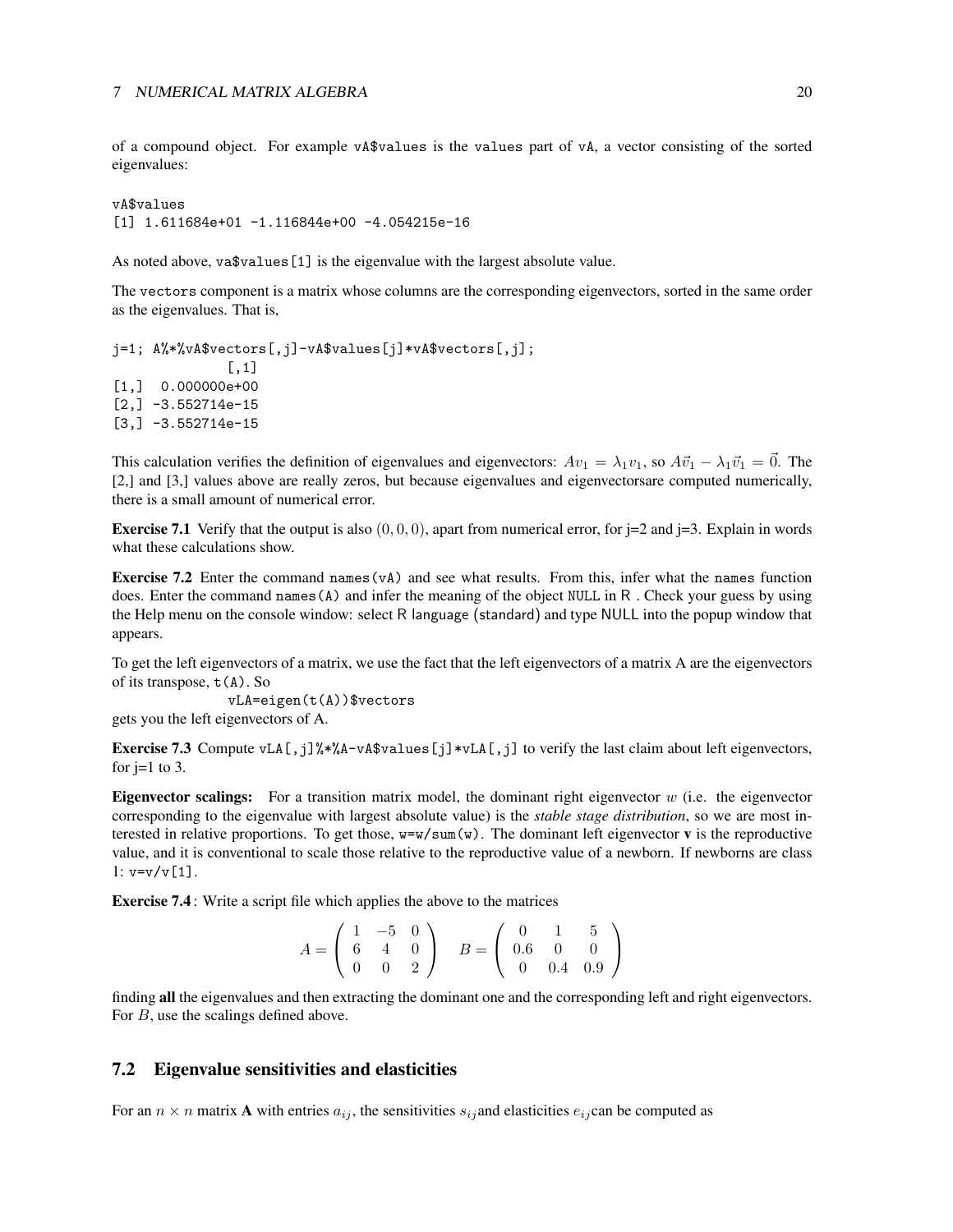### 7 NUMERICAL MATRIX ALGEBRA 21

$$
s_{ij} = \frac{\partial \lambda}{\partial a_{ij}} = \frac{v_i w_j}{\langle v, w \rangle} \qquad e_{ij} = \frac{a_{ij}}{\lambda} s_{ij} \tag{1}
$$

where  $\lambda$  is the dominant eigenvalue, **v** and **w** are dominant left and right eigenvalues, and  $\langle v, w \rangle$  is the inner product of **v** and **w**, computed in R as sum(v\*w). So once  $\lambda$ , **v**, and **w** have been found and stored as variables, it just takes some for-loops to compute the sensitivies and elasticities.

```
vA=eigen(A); lambda=vA$values[1];
w=vA$vectors[, 1]; w=w/sum(w);v = eigen(t(A))$vectors[,1]; v = v/v[1];
vdotw=sum(v*w);
s=A; n=dim(A)[1];for(i in 1:n) {
    for(j in 1:n) {
        s[i,j]=v[i]*w[j]/vdotw;
    }
}
e=(s*A)/lambda;
```
Note how all the elasticities are computed at once in the last line. In R that kind of "vectorized" calculation is *much* quicker than computing entries one-by-one in a loop. Even better is to use a built-in function that operates at the vector or matrix level. In this case we can use outer to completely eliminate the nested do-loops:

```
vA=eigen(A); lambda=vA$values[1];
w=vA$vectors[, 1]; w=w/sum(w);v = eigenv(t(A))$vectors[,1]; v = v/v[1];
s=outer(v,w)/sum(v*w);e=(s*A)/lambda;
```
Vectorizing code to avoid or minimize loops is an important aspect of efficient R programming.

**Exercise 7.5** Construct the transition matrix A, and then find  $\lambda$ , v, w for an age-structured model with the following survival and fecundity parameters. Then use those to construct the elasticity matrix for A.

Age-classes 1-6 are genuine age classes with survival probabilities  $(p_1p_2 \cdots p_6) = (0.3, 0.4, 0.5, 0.6, 0.6, 0.7)$ 

Note that  $p_j = a_{j+1,j}$ , the chance of surviving from age j to age  $j + 1$ , for these ages. You can create a vector p with the values above and then use a for-loop to put those values into the right places in A.

Age-class 7 are adults, with survival 0.9 and fecundity 12.

**Results:**  $\lambda = 1.0419$ 

```
A =(0 \t 0 \t 0 \t 0 \t 0 \t 12)
      .3 0 0 0 0 0 0
      0 .4 0 0 0 0 0
      0 0 .5 0 0 0 0
      0 0 0 .6 0 0 0
      0 0 0 0 .6 0 0
      0 0 0 0 0 .7 .9
                            \setminus\overline{\phantom{a}}
```
 $w = (0.6303, 0.1815, 0.0697, 0.0334, 0.0193, 0.0111)$  $v = (1, 3.4729, 9.0457, 18.8487, 32.7295, 56.8328, 84.5886)$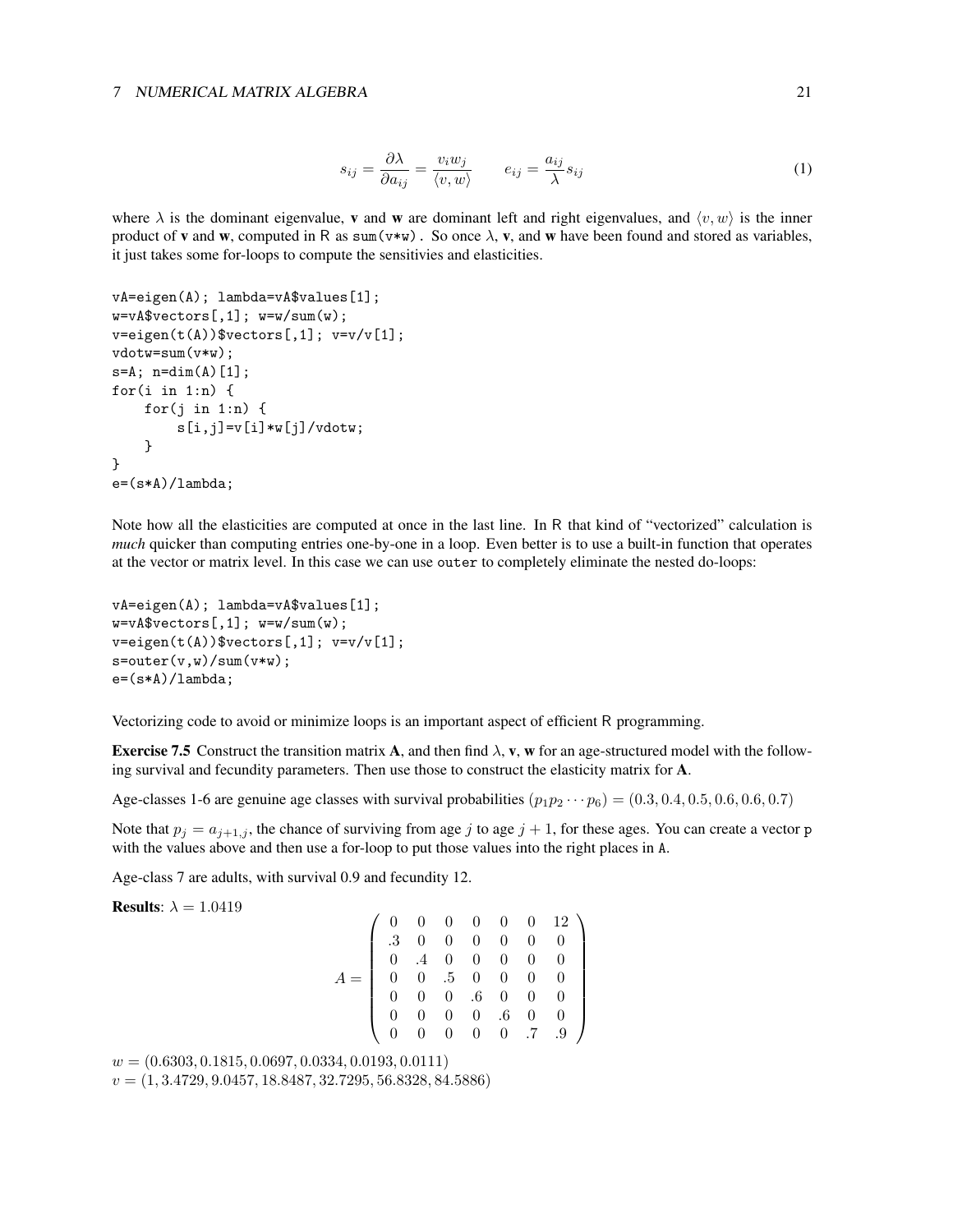### 8 CREATING NEW FUNCTIONS 22

## 7.3 Finding the eigenvalue with largest real part [advanced]

For the Jacobian matrix of a differential equation model, the dominant eigenvalue is the one with the largest real part. To find this, and the associated eigenvector, we need to extract the real parts of the eigenvalues and locate the largest one.

Use the help system – (?complex) – to see the R functions for working with complex numbers. The one we need now is Re, which extracts the real parts of complex numbers.

Use data.entry to create the matrix

$$
A = \left(\begin{array}{rrr} 3 & 0 & 0 \\ 2 & 2 & -3 \\ 0 & 3 & 1 \end{array}\right)
$$

and you should find that eigen(A)\$values are

[1] 1.5+2.95804i 1.5-2.95804i 3.0+0.00000i.

The first two are a complex conjugate pair with absolute value  $3.316625$  (mod(eigen(A)\$values) gets you the absolute values of the eigenvalues), but the third one has the largest real part.

To have R do this for you, we use the which function to find which eigenvalue is dominant (i.e., which has the largest real part). Run the code below, and follow what it's doing; see ?which and ?max if you need to.

```
vA=eigen(A)$values; # find the eigenvalues
rmax=max(Re(vA)); # find the largest Real part of any eigenvalue
j=which(Re(vA)==rmax); # which eigenvalue is dominant?
lmax=vA[j]; # dominant eigenvalue
vmax=eigen(A)$vectors[,j]; # dominant eigenvector
```
**Exercise 7.6** Try the above on  $A = diag(c(1,2,3))$  and see what you get for j, r, lmax and vmax. Try it again for  $A = diag(c(1, 2, sqrt(as, complex(-9))))$  and  $A = diag(c(3, 1, 3))$ , and make sure that you understand what happens in each case.

# 8 Creating new functions

Functions (often called subroutines in other computing languages) allow you to break a program into subunits. This makes complex problems easier to program, and helps us (and others) to understand the logical flow of programs. Each function is an independent little program, performing one task or a few related tasks, and returning the results. A program can then be written to call on various functions to perform different tasks. Each function can be written and tested independently, which leads naturally to the generally recommended modular style of program construction.

The basic syntax for creating a function is as follows. Suppose [for the sake of an easy example] you want a function mysquare that produces sums of squares: given vectors v and w, it returns a vector consisting of the element-by-element sums of the squares of the elements in the two vectors. The syntax for doing that is as follows:

```
mysquare=function(v,w) {
   u=v^2+w^2;return(u)
}
```
This code effectively adds mysquare as a new R command, just like sin or log. The variable u is *internal* to the function; if you use mysquare in a program, the program won't "know" the value of u.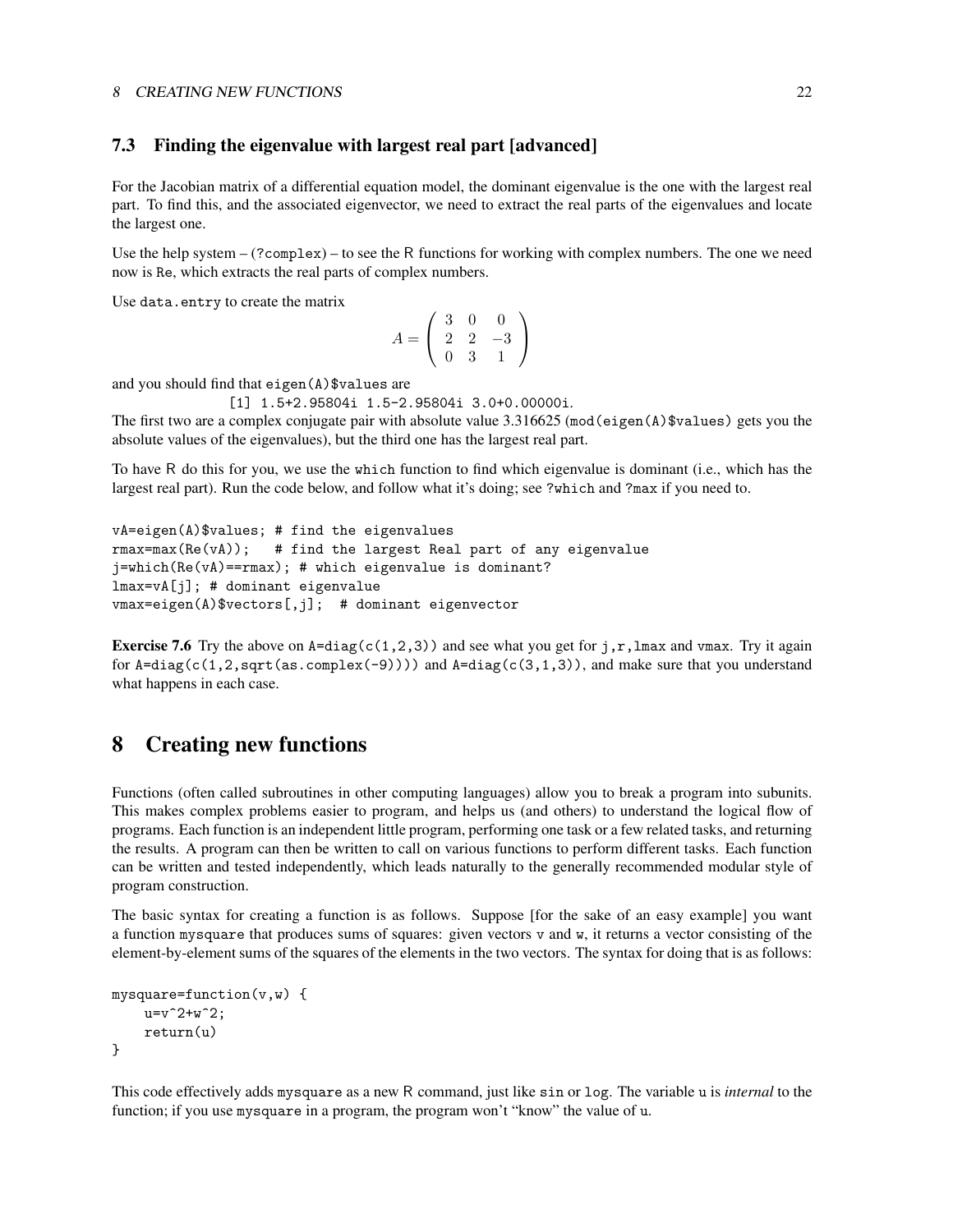**Exercise 8.1** Type the above into a script file and run it, and then do  $q = mysquare(1:4,1:4)$ ; q in the console window.

Schematically,

```
function.name=function(argument1,argument2,...) {
     command;
     command;
       ...
     command;
     return(value)
```
}

Functions can be placed anywhere in a script file. Once the code for a function has been executed within a session, the new function can be treated like any other R command.

Functions can return several different values, by combining them into a list with named parts.

```
mysquare2=function(v,w) {
   q=v^2; r=w^2return(list(v.squared=q,w.squared=r))
}
```
You can then extract the components in the usual way.

```
> x = mysquare(1:4,2:5); names(x);[1] "v.squared" "w.squared"
> x$v.squared
[1] 1 4 9 16
```
Exercise 8.2 Write a script that defines a function DominantRealPart, which takes as input a single matrix, and returns the largest real part of any of its eigenvalues.

Exercise 8.3 [advanced] Write a script that defines a function domeig which takes as input a single matrix, and returns a list with components value and vector, which are respectively the eigenvalue with largest absolute value, and the corresponding eigenvector scaled so that the absolute value of its entries sum to 1. (If  $\nu$  is a vector, then  $v/\text{sum}(\text{abs}(v))$  will have the property that the absolute values of its entries sum to 1).

Exercise 8.4 [advanced] Modify your function from the last exercise so that it has a third, optional argument j with default value 1. Call the function oneeig. If no value of  $j$  is specified, then oneeig should act just like domeig. If a value of j is specified, it should return the  $j<sup>th</sup>$  largest eigenvalue (in absolute value), and the corresponding eigenvector scaled as in the last exercise.

# 9 Solving systems of differential equations

Built-in R functions make it relatively easy to do some complicated things. One important example is finding numerical solutions for a system of differential equations

$$
\frac{dx}{dt} = f(t, x).
$$

Here x is a vector assembled from quantities that change with time, and the *vector field* f gives their rates of change. The Hodgkin-Huxley model from the last section is one example. Here we start with the simple model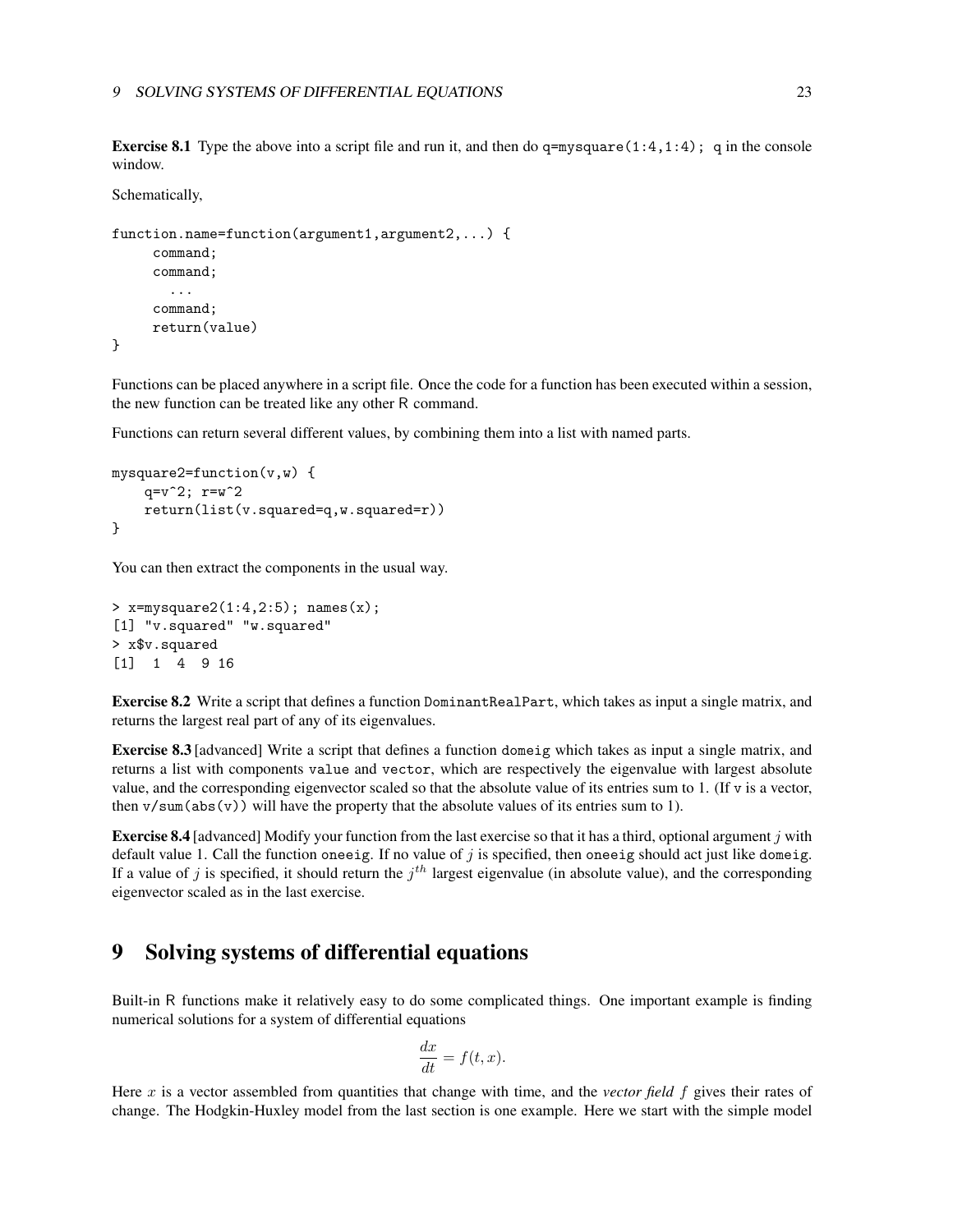of a gene regulation network from Gardner et al. (2000) that is described in the textbook. The model is

$$
\begin{aligned}\n\frac{du}{dt} &= -u + \frac{\alpha_u}{1 + v^\beta} \\
\frac{dv}{dt} &= -v + \frac{\alpha_v}{1 + u^\gamma}\n\end{aligned} \tag{2}
$$

The variables  $u, v$  in this system are functions of time. They represent the concentrations of two repressor proteins  $P_u$ ,  $P_v$  in bacteria that have been infected with a plasmid containing genes that code for  $P_u$  and  $P_v$ . The plasmid also contains promoters, with  $P_u$  a repressor of the promoter of the gene coding for  $P_v$  and vice-versa.

The equations are a simple compartment model describing the rates at which u and v change with time.  $P_u$ degrades at rate 1 (so the loss rate is  $-1 \times u$ ) and it is produced at a rate  $\frac{\alpha_u}{1+v^\beta}$ , which is a decreasing function of v. The exponent  $\beta$  models the *cooperativity* in the repression of  $P_u$  synthesis by  $P_v$ . The processes of degradation and synthesis combine to give the equation for  $\frac{du}{dt}$ , and the equation for  $\frac{dv}{dt}$  is similar.

There are no explicit formulas to solve this pair of equations, but we can interpret what the equations mean geometrically. At each point of the  $(u, v)$  plane, we regard  $(\frac{du}{dt}, \frac{dv}{dt})$  as a **vector** that gives the direction and magnitude for how fast  $(u, v)$  jointly change as a function of t. Solutions to the equations give rise to parametric curves  $(u(t), v(t))$  whose tangent vectors  $(\frac{du}{dt}, \frac{dv}{dt})$  are those specified by the equations.

To plot the vector field, first run the script DMBpplane.R (this script is based on pplane.R by Daniel Kaplan, Department of Mathematics, Macalester College, and has been modified and used here with his permission). This script includes a function that computes the vector field for model (2) with the assumption that  $\alpha_u = \alpha_v$ .

```
toggle=function(u,v,parms) {
    du= -u + \text{params}[1]/(1+v^{\text{th}})dv = -v + parms[1]/(1+u^parms[3]);return(c(du,dv));
}
```
Note how this function is set up:

- Its input arguments are the two state variables u,v and a parameter vector parms. Even if parms is not used by the function, it must be included in the list of arguments (you can set parms=0).
- The function returns the vector field *as a vector*.
- The computations are set up so they will go through if u and v are matrices of equal size. This eliminates the needs for for-loops in many of the computations that we will use to study vector fields.

Use this setup for any vector field that you want to study using the functions in DMBpplane.R.

The function phasearrows (also in DMBpplane.R) can then be used to plot the vector field, as in this example:

phasearrows(fun=toggle,xlim=c(0,3),ylim=c(0,3),resol=25,parms=c(3,2,2))

In this statement, fun is the name of the function that calculates the vector field, xlim and ylim define the range of values for the plot, and setting resol=25 means that arrows showing the vector field will be drawn at a  $25 \times 25$ grid of points within the plotting region. The parameter vector parms is passed to the vector field function – this argument can be omitted if the vector field function does not use parms.

Exercise 9.1 Run DMBpplane.R to create the toggle function, and then use the command above to plot the vector field.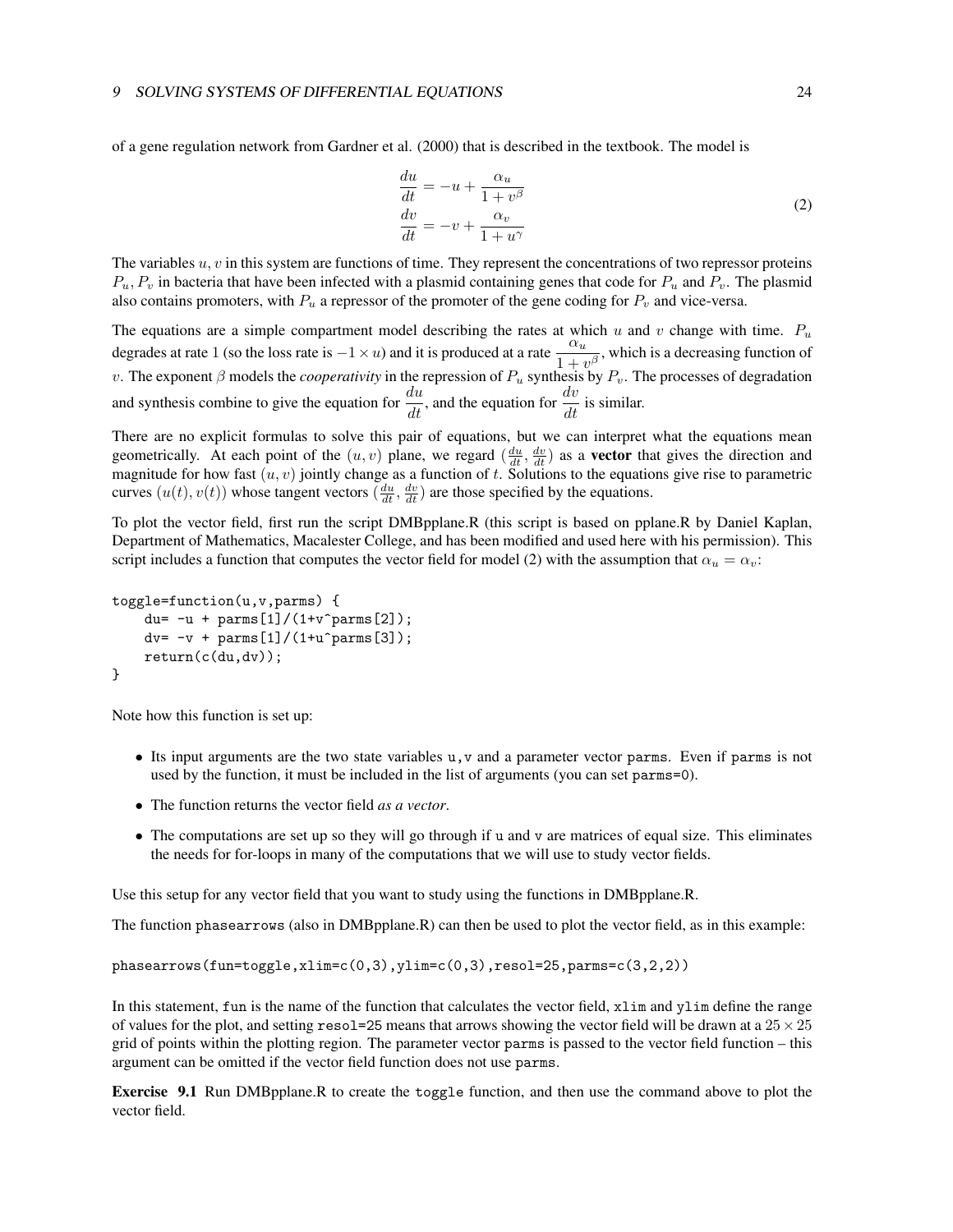We can think of solutions to (2) as curves in the plane that "follow the arrows". Given a starting point  $(u_0, v_0)$ , the mathematical theory discussed in the textbook proves that there is a unique solution  $(u(t), v(t))$ with  $(u(0), v(0)) = (u_0, v_0)$ . The process of finding the solution numerically is called *numerical integration*. Methods for numerical integration build up an approximate solution by adding short segments of an approximate solution curve, one after another.

R 's numerical ODE solvers are in the **deSolve** package. Download this (if necessary) from CRAN, and then use the command library(deSolve) to load it into your R session.

Exercise 9.2 After you load the deSolve library, use ?rk4 to look at the syntax for this function.

To use R 's ODE solvers, the first step is to write a function to evaluate the vector field *in the specific format required by the solvers*. Here's what that looks like for the toggle switch model:

```
Toggle=function(t,y,parms) {
    u=y[1]; v=y[2];du= -u + parms[1]/(1+v^parms[2]);dv = -v + parms[1]/(1+u^parms[3]);dY = c(du, dv);
    return(list(dY));
}
```
There's a bit to digest in that. Here are the things to note:

- 1. The function must have input arguments  $(t, y, \text{params})$ , even if only the state vector y is used to compute the vector field. Here t is time, y is the state vector, and
- 2. parms is again a vector of parameter values for the function. This allows you to see how solutions change as parameters are varied, without having to re-write and re-run the function. It also simplifies the process of fitting differential equations to data.
- 3. The vector field value has to be returned as a list, which is why we need both *toggle* and *Toggle*. There's a good reason for this; if you're curious and have *way* too much free time on your hands, ?lsoda gives the explanation. You've been warned.

The "basic" ODE solver in R is **rk4**, which implements the 4th-order Runge Kutta method with a fixed time step. The format is

```
out=rk4(x0,times,func,parms)
```
Here times is a vector of the times at which you want solution values, x0 is the value of the state vector at the initial time (i.e. times[1]), func func is the function specifying the model (such as Toggle), and parms is the vector of parameter values that will be passed to func.

Here is an example using our Toggle function:

```
x0=c(.2,.1); times=seq(0,50,by=0.2); parms=c(3,2,2);out=rk4(x0,times,Toggle,parms)
matplot(out[,1],out[,2:3],type="l",ylim=c(0,3),xlab="time t",ylab="u,v");
```
Exercise 9.3 Write a script toggle.R with the commands above, and run them to see some solution trajectories as a function of time. Which plotted curve is  $u$ , and which is  $v$ ? How do you know? Look at the matrix out to see how it is set up: the first column is a list of times, and the other columns are the computed (approximate) values of the state variables at each time.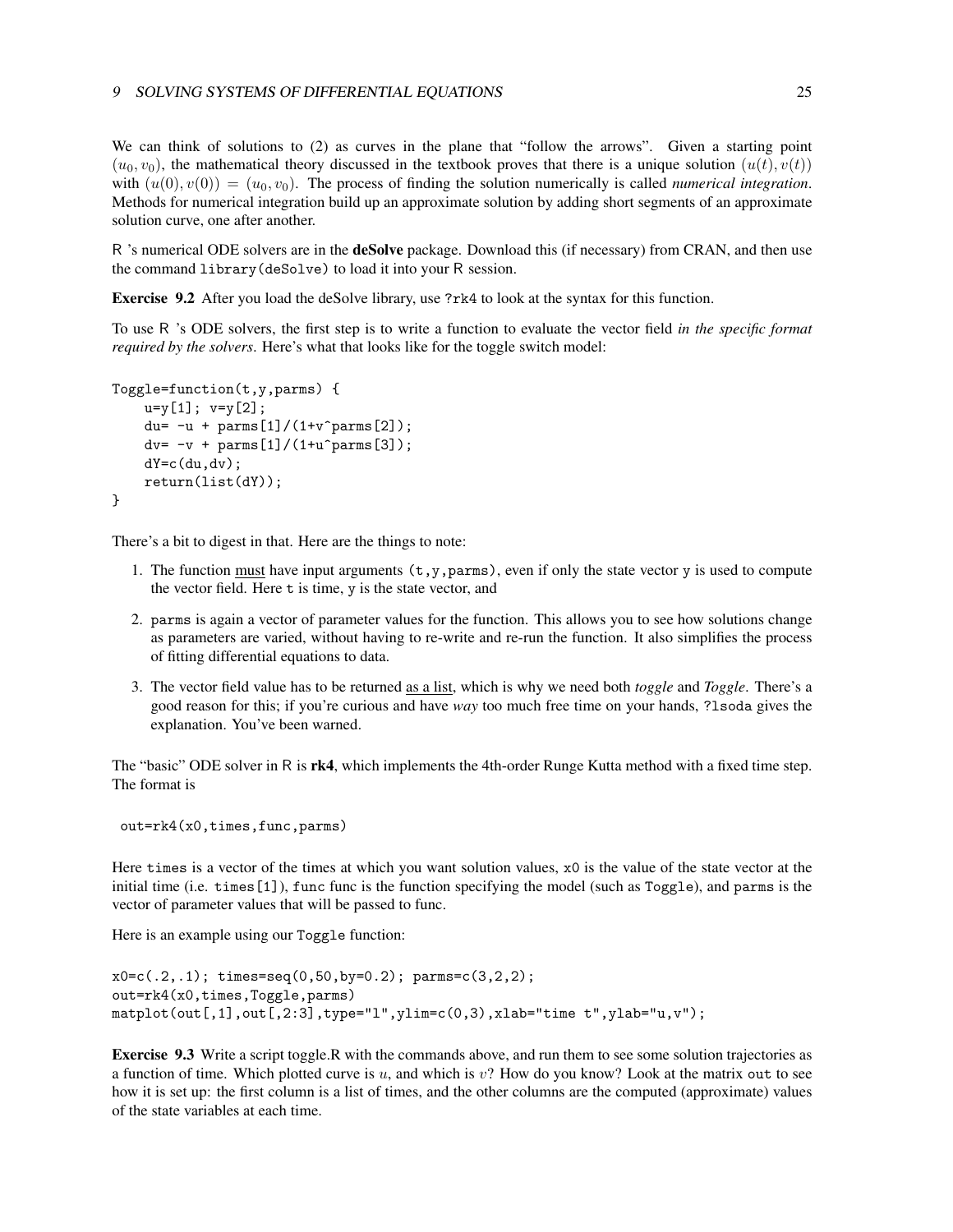The state trajectories both seem to be approaching constants. A second way of looking at the trajectories (Exercise: do this yourself right now) is:

```
plot(out[,2],out[,3],type="l",xlab="u",ylab="v")
```
This kind of plot is called a *phase portrait*. It shows the path in the (u, v) *phase plane* taken by the trajectory, but we lose track of the times at which the trajectory passes through each point on this path.

**Exercise 9.4** Use rk4 again with initial conditions  $(0.2, 0.3)$  to produce a new output matrix out 2 and plot phase portraits of both solutions. Do this first for time interval  $[0, 50]$  and again for  $[0, 200]$ .

The trajectories appear to end at the same places, indicating that they didn't go anywhere after  $t = 50$ . We can explain this by observing that the differential equations vanish at these endpoints. The curves where  $\frac{du}{dt} = 0$ and  $\frac{dv}{dt} = 0$  are called *nullclines* for the vector field. They intersect at *equilibrium points*, where both  $\frac{du}{dt} =$ 0 and  $\frac{dv}{dt} = 0$ . The solution with initial point an equilibrium is constant. Here, the equilibrium points are *(asymptotically) stable*, meaning that trajectories close to the equilibria approach them as t increases.

Nullclines for a general vector field can be plotted using the function nullclines in DMBpplane.R. The syntax is the same as phasearrows, for example:

nullclines(fun=toggle,xlim=c(0,3),ylim=c(0,3),resol=250,parms=c(3,2,2))

It is a good idea to use a large value of resol so that the nullclines are found accurately.

Exercise 9.5 Without erasing the nullclines, add to that plot (using points) the two solution trajectories with different initial conditions that you have computed (out and out2 from previous exercises). You should see that each trajectory converges to an equilibrium point where the nullclines intersect.

Exercise 9.6 There is a third equilibrium point where the two nullclines intersect, in addition to the two at the ends of the trajectories that you have computed. Experiment with different initial conditions, to see if you can find any trajectories that converge onto this third equilibrium (Hint: what happens in this model if  $u(0) = v(0)$ ) for these parameter values?)

**Exercise** 9.7 Change the value of  $\alpha$  from 3 to 1.5. How does the phase portrait change? Plot the nullclines to help answer this question.

### 9.1 Always use lsoda!

The "industrial strength" solver in R is lsoda. This is a front end to a general-purpose differential equation solver (called, oddly enough, lsoda) that was developed at Lawrence Livermore National Laboratory. The full calling format for lsoda in the deSolve package is

```
lsoda(y, times, func, parms, rtol = 1e-6, atol = 1e-6,jacfunc = NULL, jactype = "fullint", verbose = FALSE,
  tcrit = NULL, hmin = 0, hmax = NULL, hini = 0, ynames = TRUE,
  maxordn = 12, maxords = 5, bandup = NULL, banddown = NULL,
  maxsteps = 5000, dllname = NULL, initfunc = dllname,
  initpar = parms, rpar = NULL, ipar = NULL, nout = 0,
  outnames = NULL, forcings = NULL, initforc = NULL,
  fcontrol = NULL, events = NULL, lags = NULL, ...
```
Don't panic. Sensible defaults are provided for everything but the arguments required by rk4, so lsoda can be called just like rk4: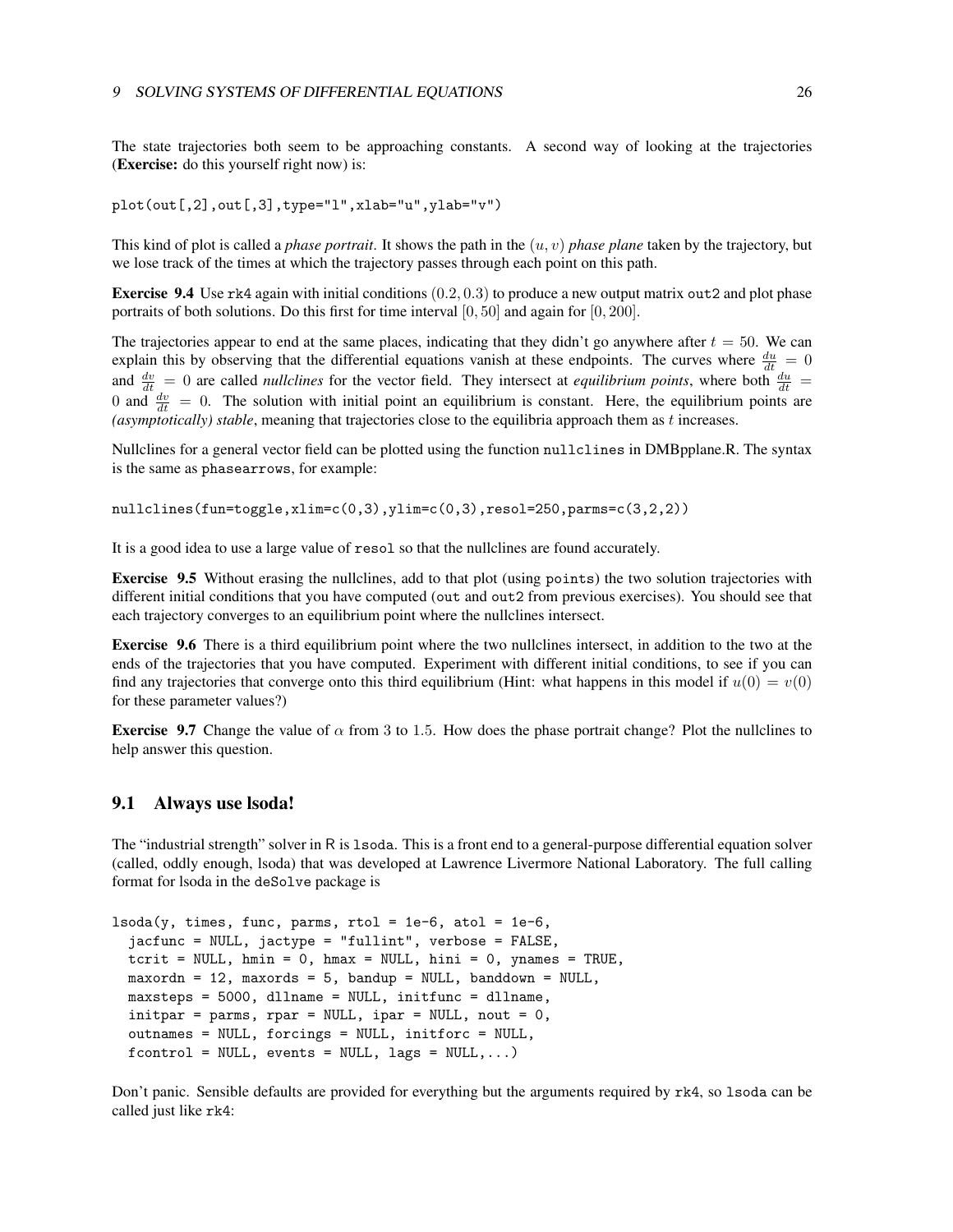```
out=lsoda(x0,times,Toggle,parms=c(3,2,2))
matplot(out[,1],out[,2:3],type="l",ylim=c(0,3));
```
Usually you can get away with doing this, and here we always will. The options rtol and atol can be used to control the accuracy that the numerical integration tries to achieve, by using smaller time steps. lsoda automatically adjusts step sizes to achieve the desired error tolerance (based on error estimates that it calculates), whereas rk4 always goes directly from one value in times to the next.

One key reason for using lsoda rather than rk4 is *stiffness*. Differential equations are called stiff if they have some variables or combinations of variables changing much faster than others. Stiff systems are harder to solve than non-stiff systems and require special techniques. The lsoda solver monitors the system that it is solving for signs of stiffness, and automatically switches to a stiff-system solver when necessary. Many biological models are at least mildly stiff, so for real work you should *always* use 1soda rather than rk4. The only time to try rk4 is when lsoda fails on your problem, returning an error message rather than a solution matrix. You may get a clue as to the reason by trying rk4 with a very small time step and seeing how the solutions behave, e.g., does a state variable blow up to infinity in finite time?

Exercise 9.8 Write a script using lsoda to solve the Lotka-Volterra model

$$
dx_1/dt = x_1(r_1 - x_1 - ax_2)
$$
  

$$
dx_2/dt = x_2(r_2 - x_2 - bx_1)
$$

in which the parameters  $r_1, r_2, a, b$  are all passed as parameters via the argument parms. Generate solutions for the same parameter values with rk4 and lsoda, and compare the results.

Exercise 9.9 Write a script using lsoda to solve the constant population size SIR model with births,

$$
dS/dt = \mu N - \beta SI/N - \mu S
$$

$$
dI/dt = \beta SI/N - (\gamma + \mu)I
$$

$$
dR/dt = \gamma I - \mu R
$$

Set parameter values as  $\mu = 1/70$ ,  $\gamma = 0.75$  with initial conditions  $S(0) = 999900$ ,  $I(0) = 100$ , and  $R(0) = 0$ (such that  $N = 10^6$ ). Obtain numerical solutions, with time values t such that  $t \in [0, 25]$ , while varying the value of  $\beta$ :  $\beta$  = 0.50,  $\beta$  = 2.50.

# 10 References

Chambers, J.M. and T.J. Hastie. 1992. Statistical Models in S. Chapman and Hall, London.

Chambers, J.M. 1998. Programming with Data. Springer, New York.

Ermentrout, B. 2002. Simulating, Analyzing, and Animating Dynamical Systems: A Guide to XPPAUT for Researchers and Students. SIAM (Society for Industrial and Applied Mathematics), Philadelphia.

Fussmann, G., S.P. Ellner, K.W. Shertzer, and N.G. Hairston, Jr. 2000. Crossing the Hopf bifurcation in a live predator-prey system. Science 290: 1358-1360.

Gardner, T.S., C.R. Cantor and J.J. Collins. 2000. Construction of a genetic toggle switch in *Escherichia coli*. Nature 403: 339-342.

Ihaka, R., and R. Gentleman. 1996. R: a language for data analysis and graphics. Journal of Computational and Graphical Statistics 5: 299314.

Kelley, C.T. Iterative Methods for Optimization. SIAM (Society for Industrial and Applied Mathematics), Philadelphia PA.